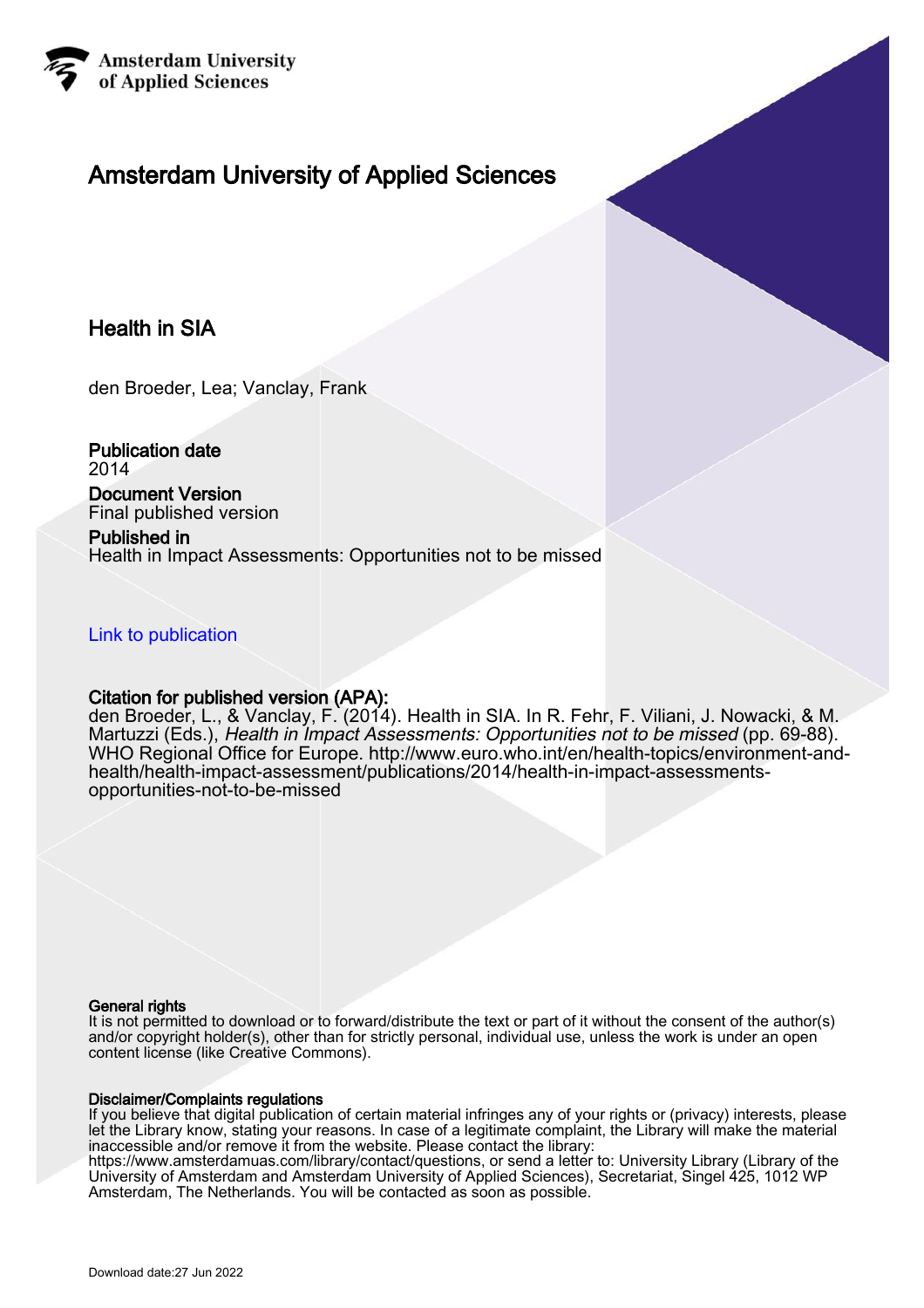# Health in SIA

# By Lea den Broeder and Frank Vanclay

# *Summary*

*Social impact assessment (SIA) developed alongside EIA in the early 1970s as a mechanism to consider the social impacts of planned interventions. The early understanding tended to limit the practical application of SIA to the project level, usually within the context of regulatory frameworks, and primarily considered only the direct negative impacts. However, like other types of impact assessment, SIA has evolved over time and has diverged considerably from EIA. Nowadays, SIA has widened its scope to become a "philosophy about development and democracy". Ideally SIA considers the pathologies, goals, and processes of development. In this broad understanding, it now focuses on the management of all social issues, intending to bring about a more sustainable and equitable biophysical and human environment.*

*The SIA field defines "social" very broadly, as "anything that affects people and their communities". Thus, for example, all environmental impacts are also social impacts because people depend on the environment for their livelihoods as well as their physical and spiritual well-being. Social impact concepts include people's way of life, their culture, community, political systems, environment, health and wellbeing, personal and property rights, and their fears and aspirations.*

*Formerly seen as a regulatory tool required by regulatory agencies but resented by proponents, SIA, for a variety of reasons, is now increasingly being embraced by corporations and used as an internal process for managing social issues. Such a shift towards corporate acceptance, of course, does not guarantee that SIA will always be done properly, or that it is able to adequately influence company operations.*

*Several other shifts have been observed:* 

- *greater consideration of benefits;*
- *moving towards developing and implementing Social Impact Management Plans;*
- *communities themselves actively commissioning, or doing, their own SIA studies;*
- *SIA playing an important part in ensuring "free, prior and informed consent" and gaining a "social license to operate".*

*Health issues have a central place in SIA. Many of the social impacts of projects could also be described as health impacts, and all health impacts would be regarded as social impacts in SIA. In SIA, health impacts are considered amongst a wide range of impacts on people and communities. SIA practitioners are supposed to look from an integrated perspective. Arguably, this means that the determinants of health should be addressed when SIA is carried out properly. Nevertheless, SIA guidelines do not typically require a detailed analysis of the origins of, or pathways to, specific health conditions. There is, however, a strong awareness of indirect effects and cumulative effects.*

In actual practice, the SIA approach used highly depends on the type of policy, plan or project being *considered, as well as on the legal and cultural context, on client requirements, and on the commitment of the individual practitioner or consultancy. The SIA case studies considered in this chapter usually discussed the broader determinants of health but did not necessarily recognize them as such. The pathways from social impacts to health, and the linkages between health and social impacts, were not explicitly part of the analysis. Overall, the input of health expertise into SIAs seemed to be lacking. However, given the close connections between the HIA and SIA approaches, more cooperation and crossfertilization between these two types of impact assessment can be expected in the future.*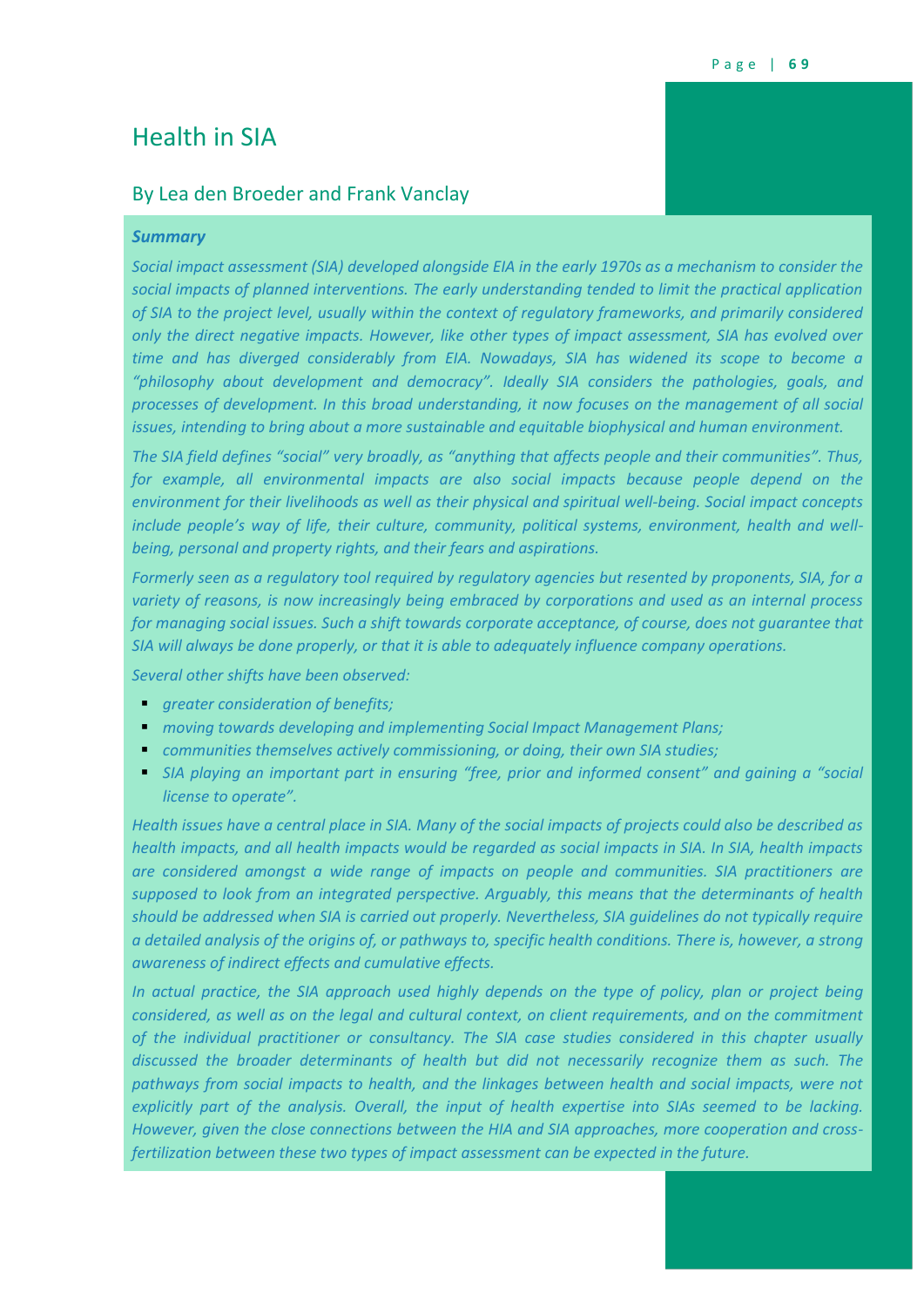*SIA developed in the early 1970s alongside EIA*

## **Introduction to SIA**

SIA developed alongside EIA in the early 1970s as a mechanism to consider the social impacts of planned interventions (Burdge & Vanclay, 1995). However, the early understanding of SIA was narrowly conceived, tending to apply SIA only at the project level (rather than at the policy level), only considering a narrow selection of immediate direct impacts (rather than indirect and cumulative effects), with the role of SIA being limited to the predictive assessment of negative consequences within the context of a regulatory framework (Vanclay, 2006). This limited understanding of SIA pervaded and continues to dominate the legislation, policy, procedures and organizational cultures of the environmental management agencies of many countries as well as of many environmental consultancies.

In contrast, nowadays most SIA professionals consider that SIA is more than a technique or step; it is philosophy about development and democracy. As such, ideally it considers the pathologies of development (i.e. impacts), the goals of development (for example, poverty alleviation), and the processes of development (for example, participation, capacity building) (Vanclay, 2003, 2004). Thus, SIA should also be involved in assisting communities to determine their development priorities, as well as being a process for incorporating the social dimensions into development projects (Esteves & Vanclay, 2009; Esteves, Franks & Vanclay, 2012).

#### *Definitions* of SIA

The contemporary understanding is that SIA is about "the processes of managing the social issues associated with planned interventions" (Esteves, Franks & Vanclay, 2012:35), and is largely equivalent to what is often called "social performance" in the corporate world. An elaboration of that definition is:

Social impact assessment includes the processes of analysing, monitoring and managing the intended and unintended social consequences, both positive and negative, of planned interventions (policies, programs, plans, projects) and any social change processes invoked by those interventions. Its primary purpose is to bring about a more sustainable and equitable biophysical and human environment (Vanclay, 2003:6).

Although SIA arguably applies to policies, plans and programs, the practice and thinking of SIA still tends to be at the project level because this is where the demand for SIA exists. A major change over time has been from SIA being seen only as a regulatory tool required by regulatory agencies and resented by proponents, to also being an internal corporate process of managing social issues actively embraced by leading corporations. This change has occurred for multiple reasons, including: the neoliberalist turn in notions about the role of governments; the growing acceptance by companies of the corporate social responsibility and sustainability agendas and their desire to be a "developer of choice"; the increasing expectations, activism and empowerment of communities; an increasing acceptance of the concept of "social licence to operate"; high profile litigation cases; as well as the fact that the SIA community has actively promoted the business case for doing SIA (Vanclay & Esteves, 2011; Vanclay, 2014).

#### *Developments in SIA*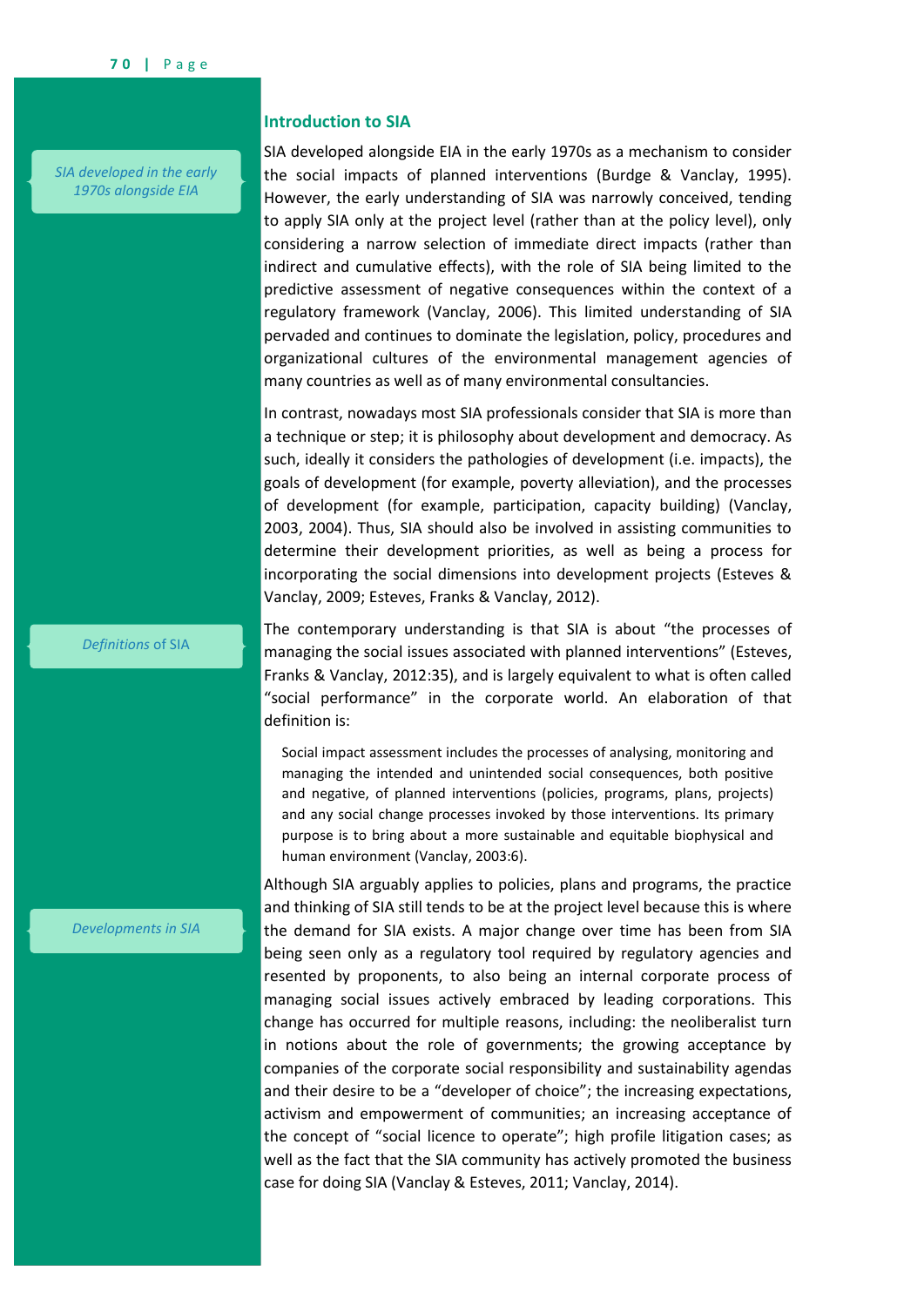Unfortunately, such a shift does not guarantee that SIA will always be done properly, have sufficient time and resources, or that the SIA process is able to adequately influence company operations (Kemp, 2011). In most settings, there remains many structural limitations affecting SIA, including the lack of training or accreditation of SIA practitioners, the lack of adequate peer review processes, and greenwashing by companies (Vanclay, 2004; Kemp, 2011; van der Ploeg & Vanclay, 2013). The level of funding and timing allocated to social issues continue to be inadequate.

Alongside the increasing corporate acceptance of SIA is a shift towards greater consideration of benefit enhancement in SIA processes. Thus, SIA not only predicts harm and plays a role in developing mitigation strategies, it also advises on how project benefits might be enhanced through local procurement and other actions. Related to this is an increasing expectation that projects actively contribute to community development, not through unfocused philanthropic gestures but through strategic local social investments (Esteves & Vanclay, 2009; João, Vanclay & den Broeder, 2011).

In government, too, there is a shift away from the evaluation of SIAs in terms of the extent to which they have adequately predicted the likely social impacts (akin to an EIS) to evaluation of the extent to which there is a reasonable plan for the management of social impacts, in other words, a Social Impact Management Plan (SIMP) (Franks & Vanclay, 2013).

A further change is that communities themselves are actively commissioning their own SIA studies or seeking to do them themselves. This is especially the case in situations where communities are negotiating Impacts and Benefits Agreements (IBAs) with proponents (O'Faircheallaigh, 2011). SIA becomes a particularly important part of ensuring "free, prior and informed consent" (FPIC). While FPIC is an expectation – and in certain jurisdictions a requirement – of companies dealing with indigenous communities (Hanna & Vanclay, 2013), it is also being conceived as a philosophy applicable to all communities (Vanclay & Esteves, 2011).

Whether proponent-directed or community-led, and whether for regulatory approval or company management, there is a set of activities that would typically be expected in a good practice SIA process (see [Box 7\)](#page-4-0).

*Challenges for SIA*

*Increasing corporate acceptance of SIA*

*Shift in the understanding of SIA in governments*

*SIA helps to ensure "free, prior and informed consent"*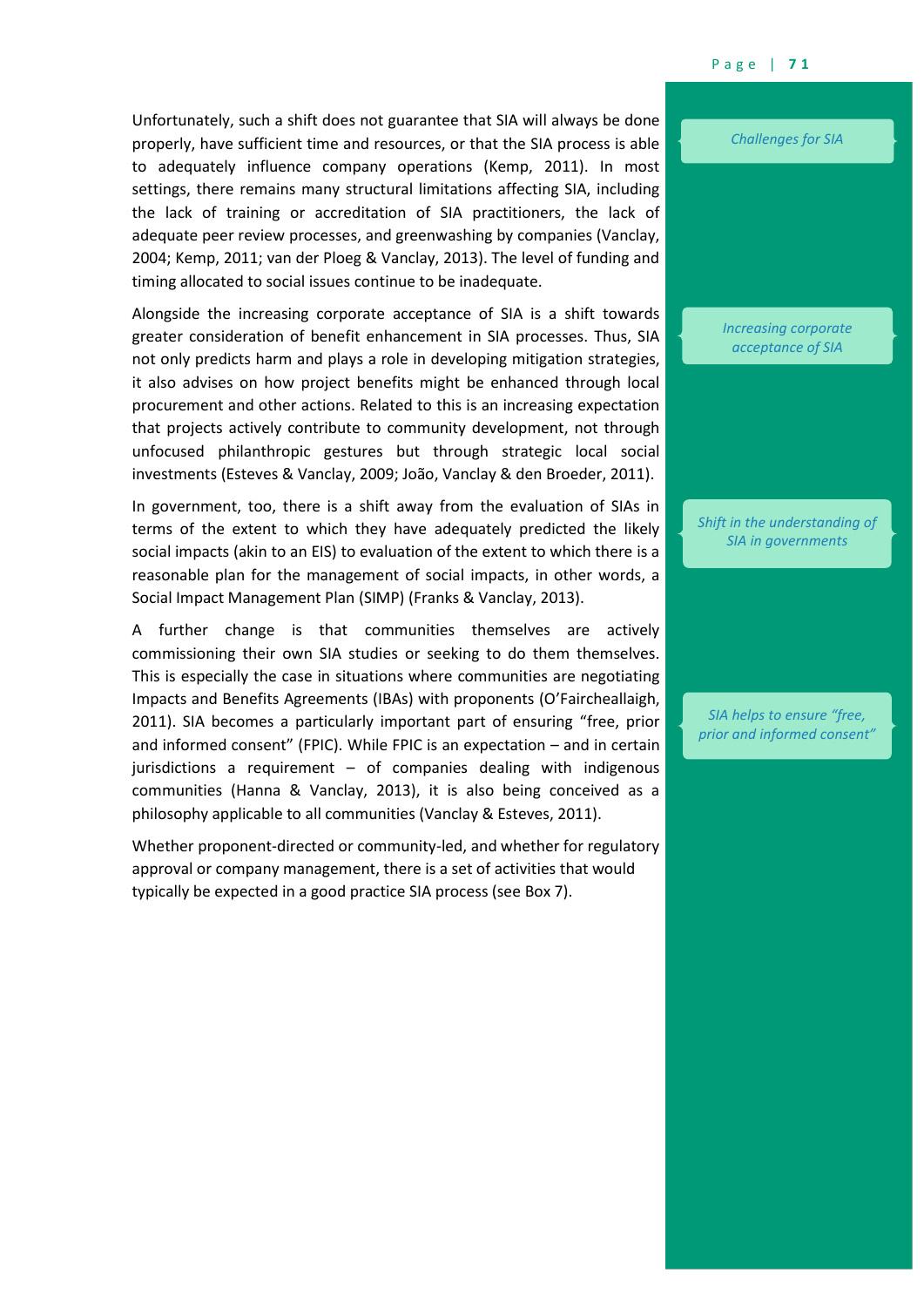# <span id="page-4-0"></span>**Box 7: Activities to be undertaken in the course of doing an SIA**

# **Overarching activities**

- facilitating participatory processes and deliberative spaces to enable community discussions about desired futures, the acceptability of likely impacts and proposed benefits, and community input into the SIA process, consistent with the principle of FPIC;
- facilitating an agreement-making process between the affected communities and the developer leading to the drafting of an IBA that is mutually acceptable and compatible with FPIC;
- ensuring that the proponent has fully considered all impacts on human rights by either ensuring that human rights impacts are considered in the SIA, or that a separate human rights impact assessment will be conducted.
- ensuring that the proponent has fully considered all health impacts by either ensuring that impacts on health are considered in the SIA, or that a separate HIA will be conducted.
- ensuring that a grievance mechanism consistent with Principle 30 in the United Nations Guiding Principles on Business and Human Rights (UN, 2011) – is established to ensure that affected people with complaints against the proponent have a mechanism by which their concerns can be heard and resolved.

# **Scoping activities**

- gaining a thorough understanding of the communities likely to be affected by the planned intervention (i.e. profiling), including undertaking a thorough stakeholder analysis to understand the differing needs and interests of the various sections of those communities;
- identifying community needs and aspirations;
- scoping the key social issues associated with the planned intervention (the significant negative impacts as well as the opportunities for creating benefits);
- collecting baseline data to provide a benchmark to measure change over time

#### **Assessment activities**

- predicting the social changes that may result from the policy, program, plan or project;
- establishing the significance of the predicted changes, and determining how the various affected groups and communities will likely respond;
- examining other options, especially in terms of social issues;

**Mitigation & enhancement, monitoring and adaptive management activities**

- identifying ways of mitigating potential impacts and maximizing positive opportunities;
- developing a monitoring plan to monitor change over time;
- implementing an adaptive management process to address unanticipated changes;
- assisting the proponent in the drafting of a SIMP that operationalizes all benefits, mitigation measures, monitoring arrangements and governance arrangements that were agreed to in the IBA, as well as plans for dealing with any ongoing unanticipated issues as they arise;
- putting processes in place to enable proponents, government authorities and civil society stakeholders to implement arrangements implied in the SIMP and IBA and to develop their own respective management action plans and embed them in their own organizations, establish respective roles and responsibilities throughout the implementation of those action plans, and maintain an ongoing role in monitoring.

Source: developed further from Vanclay & Esteves (2011); Esteves, Franks & Vanclay (2012), Vanclay (2012).

*SIA is now an ongoing process of adaptive management*

The shift in SIA – from being a regulatory tool to being a corporate process or management system – has changed the language of SIA and the way it is done. SIA is no longer a relatively short-term technique to produce a statement of predicted social impacts, which may (or more likely may not) influence decision-making and project management, it is now an ongoing process of adaptive management.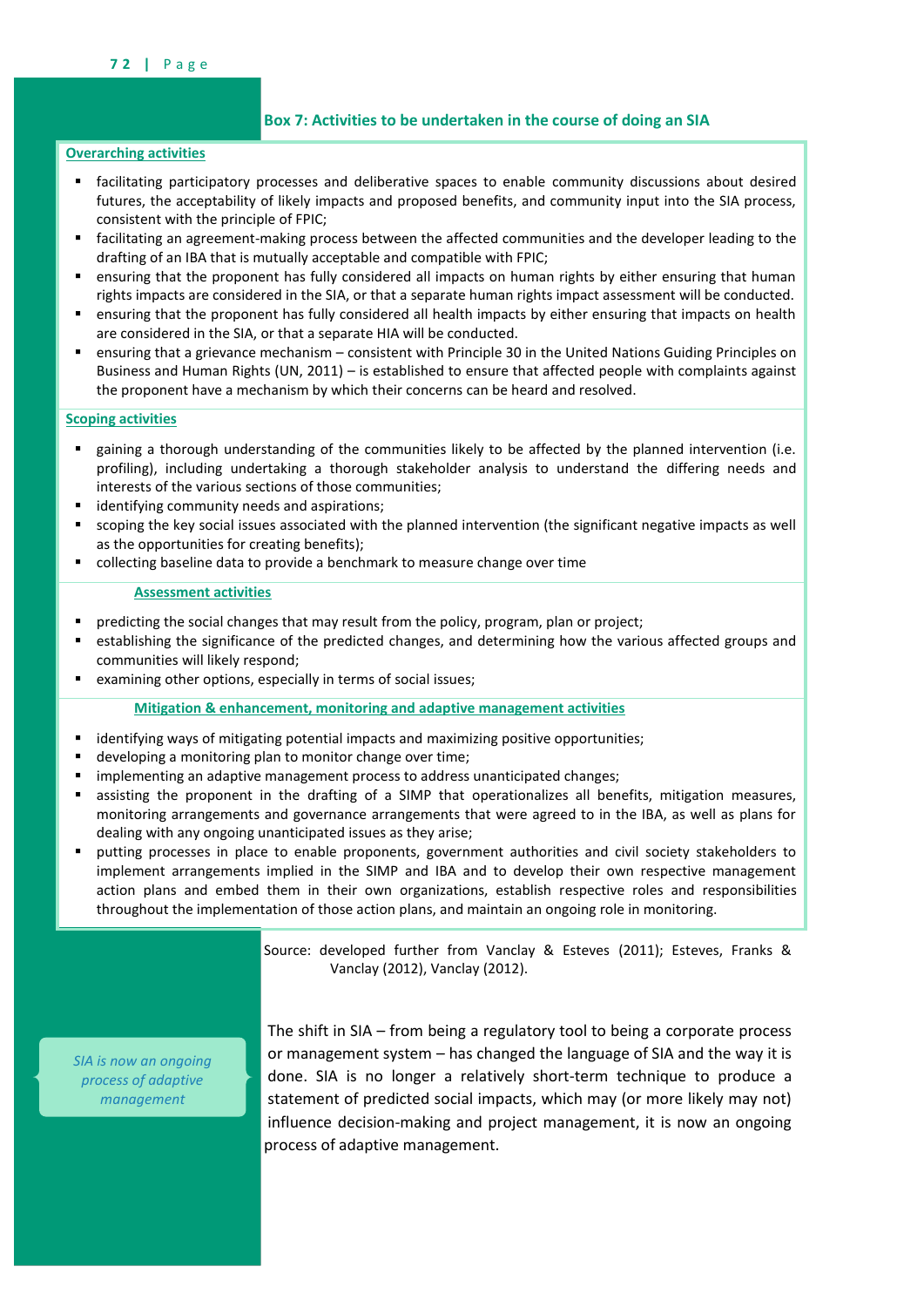While reporting to stakeholders is still needed at various intervals, the emphasis is not on producing a report of the once-off prediction of impacts to inform a go/no go decision (as is the case with EISs), instead the focus is on the ongoing processes of managing the social issues, engaging the relevant communities, identifying and mitigating negative impacts, enhancing positive benefits, and monitoring outcomes. An EIS-like report (statement of social impacts) might still be important for regulatory approval requirements, but in SIA the concern is more with ensuring that the social management (social performance) processes are in place.

In some ways, and for some companies at least, a "social licence to operate" has become just as important as the formal legal procedures. Thus, the key document is not the EIS-like statement of impacts, but the IBA the community develops with a proponent. Other key issues are the extent to which these agreements and the commitments they contain become embedded into corporate procedures and practices. Consequently, SIA has evolved considerably over time and has diverged considerably from EIA.

#### **The place of health in SIA**

Health issues have a central place in SIA. Vanclay (2002), for example, considers death the most severe social impact that can befall an individual, and notes that the death of an individual also has major social impacts on many people in a family, household, and even in the society more generally. Furthermore, as some indication of the centrality of health issues in SIA, in Vanclay's (2002) comprehensive analysis of social impacts, the category of health and well-being impacts were listed first. It is clear that many of the social impacts of projects could also be described as health impacts, and most (if not all) health impacts would be regarded as social impacts in SIA.

The SIA field defines "social" very broadly as anything that affects people and their communities. Thus, for example, all environmental impacts are also social impacts because people depend on the environment (nature and landscape) for their livelihoods, physical and spiritual well-being, and because the preservation of biodiversity is socially valued (Slootweg, Vanclay & van Schooten, 2001). In general, social impacts are

all social and cultural consequences to human populations of any public or private actions that alter the ways in which people live, work, play, relate to one another, organize to meet their needs, and generally cope as members of society... [including] changes to the norms, values, and beliefs of individuals that guide and rationalise their cognition of themselves and their society (Burdge and Vanclay, 1995:32).

More specifically, Vanclay (2002) identified the dimensions below, and outlined more than 88 social impact concepts (see [Box 8\)](#page-6-0).

*SIA helps in gaining a "social licence to operate"*

*Health is one of the central issues in SIA*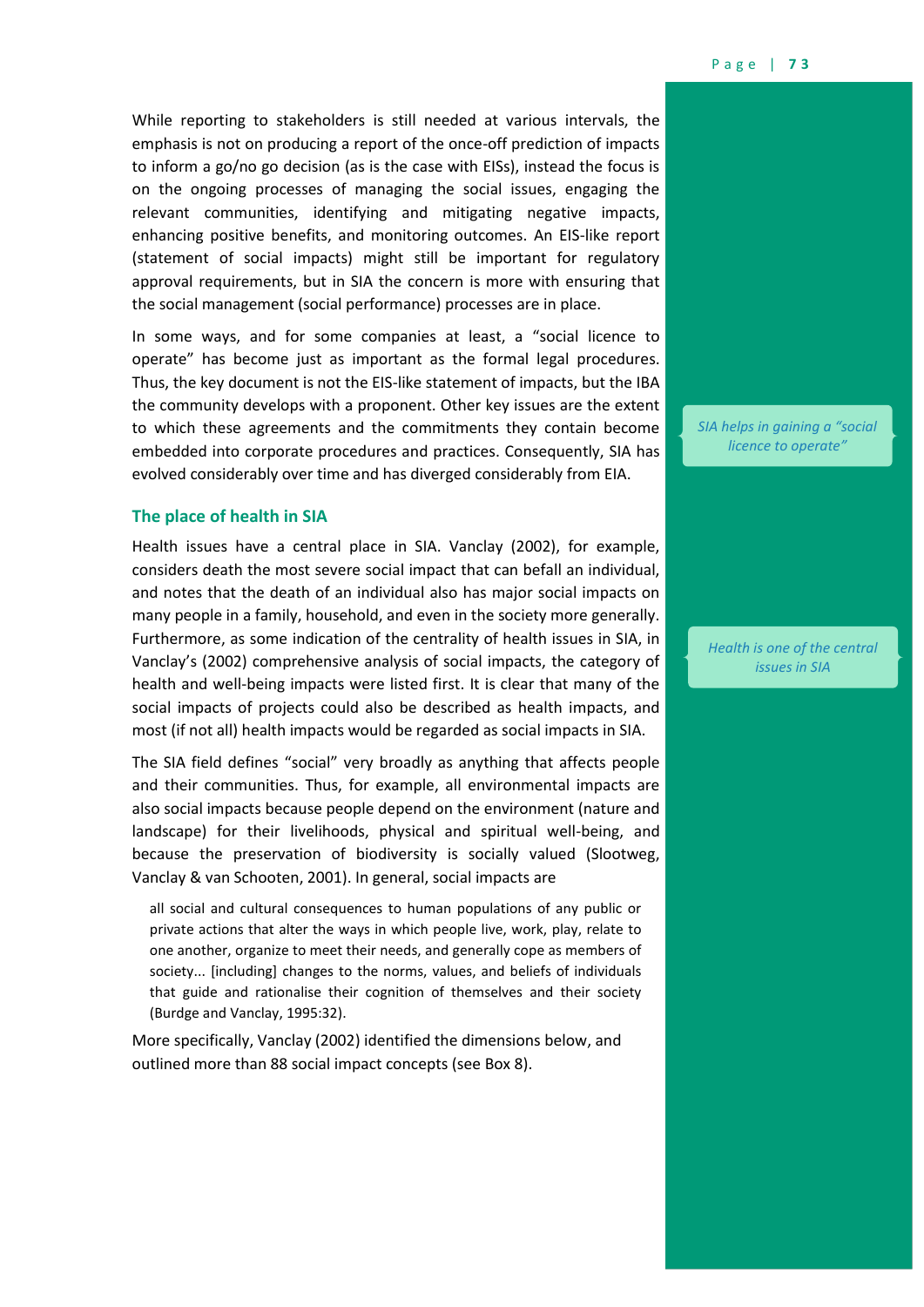#### <span id="page-6-0"></span>**Box 8: Dimensions of social impacts**

- People's way of life how they live, work, play, and interact with one another on a day-to-day basis;
- their culture their shared beliefs, customs, values, and language or dialect;
- their community its cohesion, stability, character, services, and facilities;
- their political systems the extent to which people are able to participate in decisions that affect their lives, the level of democratization that is taking place, and the resources provided for this purpose;
- their environment the quality of the air and water that people use; the availability and quality of the food they eat; the level of hazard or risk, dust, and noise they are exposed to; the adequacy of sanitation, their physical safety, and their access to and control of resources;
- their health and well-being where "health" is understood in a manner similar to the WHO definition: "a state of complete physical, mental, and social well-being, not merely the absence of disease or infirmity";
- their personal and property rights [and human rights] particularly whether people are economically affected or experience personal disadvantage which may include a violation of their civil liberties; and
- their fears and aspirations their perceptions about their safety, their fears about the future of their community, and their aspirations for their future and that of their children.

Source: Vanclay (2002:185-6)

Because health is for a large part socially defined (and influencing the social determinants of health is a major strategy to improve population health), it is reasonable to presume that in jurisdictions that require HIA but not SIA, the social issues would generally be included in the HIA. In jurisdictions where SIA is required but HIA is not, the health issues would typically be included in SIA. In contexts where both are required, a combined or integrated impact assessment would be undertaken. In contexts where neither are required by a regulator, whether they are done depends on the commitment of the proponent (and to some extent the extent of civil society pressure).

*SIAs require a team with a broad suite of skills and expertise*

*Human impact assessment aims to combine HIA and SIA* HIA and SIA therefore are not mutually-exclusive concepts, but refer to the different orientations taken and to the different discourses or paradigms that are applied to consider an overlapping territory of concern. Because the interests of SIA are so broad, covering environmental and health influences that affect people, SIAs cannot be undertaken by only one person but require a team with a broad suite of skills and expertise. Expertise in HIA is necessarily part of that mix.

# **Human impact assessment**

The conceptual overlap between HIA and SIA led to the development of "human impact assessment" in Finland in the 1990s (Kauppinen et al., 2002; Kauppinen & Nelimarkka, 2004; Kauppinen, 2011). Even though the idea of human impact assessment was considered attractive, the integration process posed a number of important challenges both in terms of combining different disciplines and concepts and combining different institutional and organizational arrangements, as well as in terms of resources and capacity (Rattle & Kwaitkowski, 2003). In practice today, these barriers have not yet been overcome (Kauppinen, 2011). Nelimarkka, Kaupinnen and Perttilä (2007) point out that within this integrated human impact assessment, health is most prominently addressed in relation to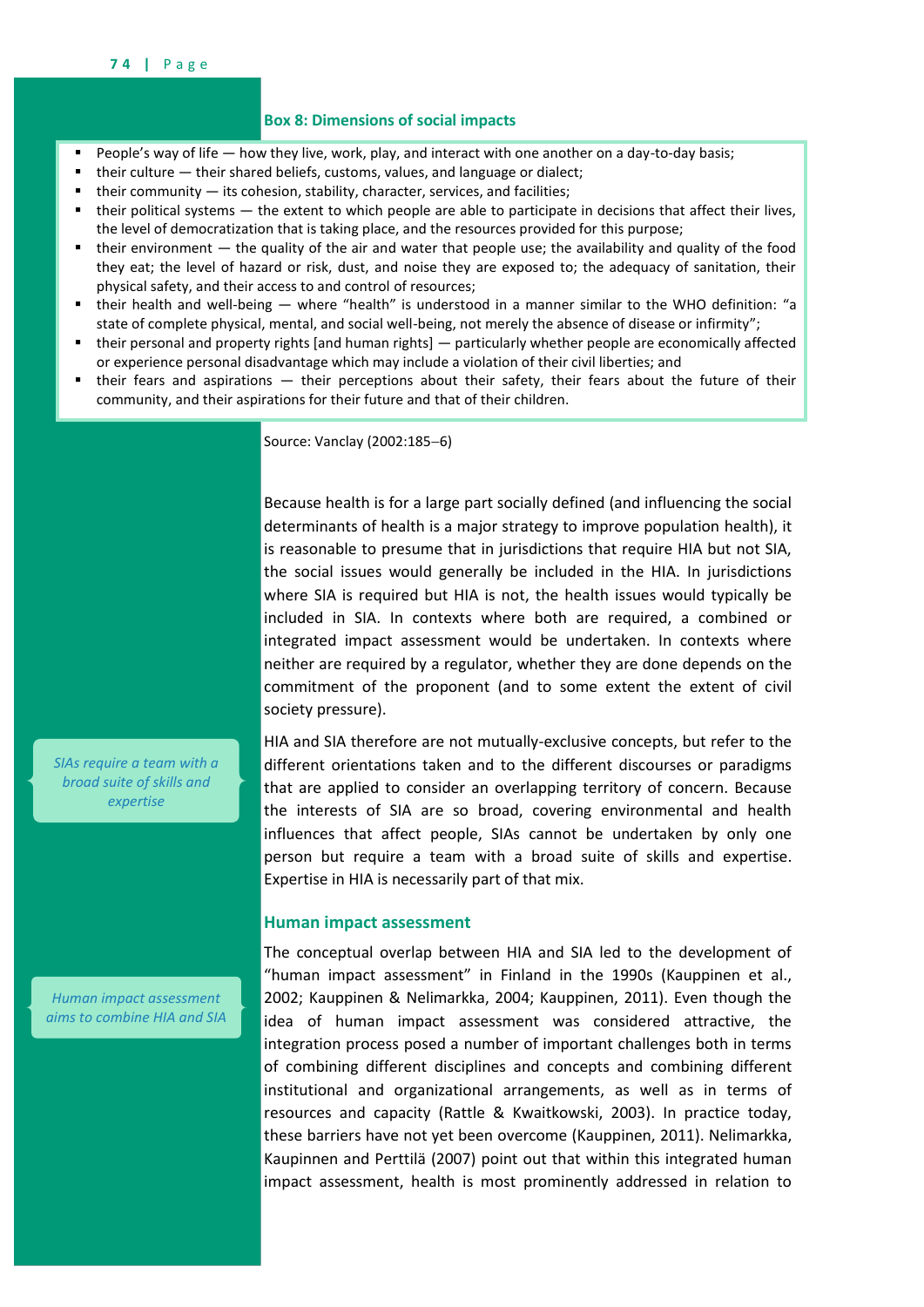environmental health risks and that the relations between the expected social consequences of a plan or project and their health impacts are typically not made explicit.

Other approaches to combine SIA and HIA have indicated a positive experience of integration. For example, in an assessment of the South East Queensland Regional Plan (Australia), SIA and HIA practitioners decided to cooperate before the start of the impact assessment process and merged their methods and tools, leading to a rich and informative assessment (Copeland & Young, 2006). In a similar study, a SIA of the Lower Hunter Regional Strategy (in New South Wales, Australia) primarily addressed health benefits (Wells et al., 2006).

# **The inclusion of health in SIA guidelines and standards**

Guidelines and standards can play an important role in the implementation and operationalization of impact assessment processes including SIA. They provide a reference point against which the performance of impact assessment can be evaluated. There are different types of guidelines including generic guidelines, national or regional specific guidelines, international organization guidelines, sector guidelines, and corporate guidelines. Some impact assessment guidelines are focused specifically on social impacts, while others are generic but include social aspects. To gain an impression of the way health is included in these various guidelines and standards, we have selected an indicative example or two for each of these categories (see [Table 4\)](#page-7-0).

| <b>SIA Guidelines or Standard</b><br>(an indicative selection only)                                                 | <b>Health</b><br>mentioned | Occupational<br>health  | <b>Broad</b><br>definition | Interdisciplinarity<br>or integration | Involvement<br>of health |
|---------------------------------------------------------------------------------------------------------------------|----------------------------|-------------------------|----------------------------|---------------------------------------|--------------------------|
|                                                                                                                     |                            | mentioned<br>separately | of health<br>applied       | mentioned                             | experts<br>required      |
| Generic guidelines/standards                                                                                        |                            |                         |                            |                                       |                          |
| IAIA International Principles for<br>Social impact Assessment<br>(2003)                                             | $\ddag$                    |                         | $\ddag$                    | $\ddag$                               | 0                        |
| <b>National and regional</b><br>guidelines/standards                                                                |                            |                         |                            |                                       |                          |
| Guidelines for Social Impact<br>Assessments for mining projects<br>in Greenland (2009)                              | $\ddot{}$                  |                         | +                          |                                       |                          |
| <b>Issues and Recommendations</b><br>for Social and Economic Impact<br>Assessment in the Mackenzie<br>Valley (2007) | $\ddag$                    |                         | $\ddag$                    | ╇                                     |                          |

# <span id="page-7-0"></span>**Table 4: Assessment of the status of health in some indicative social impact guidelines**

*Positive examples of combining SIA and HIA exist*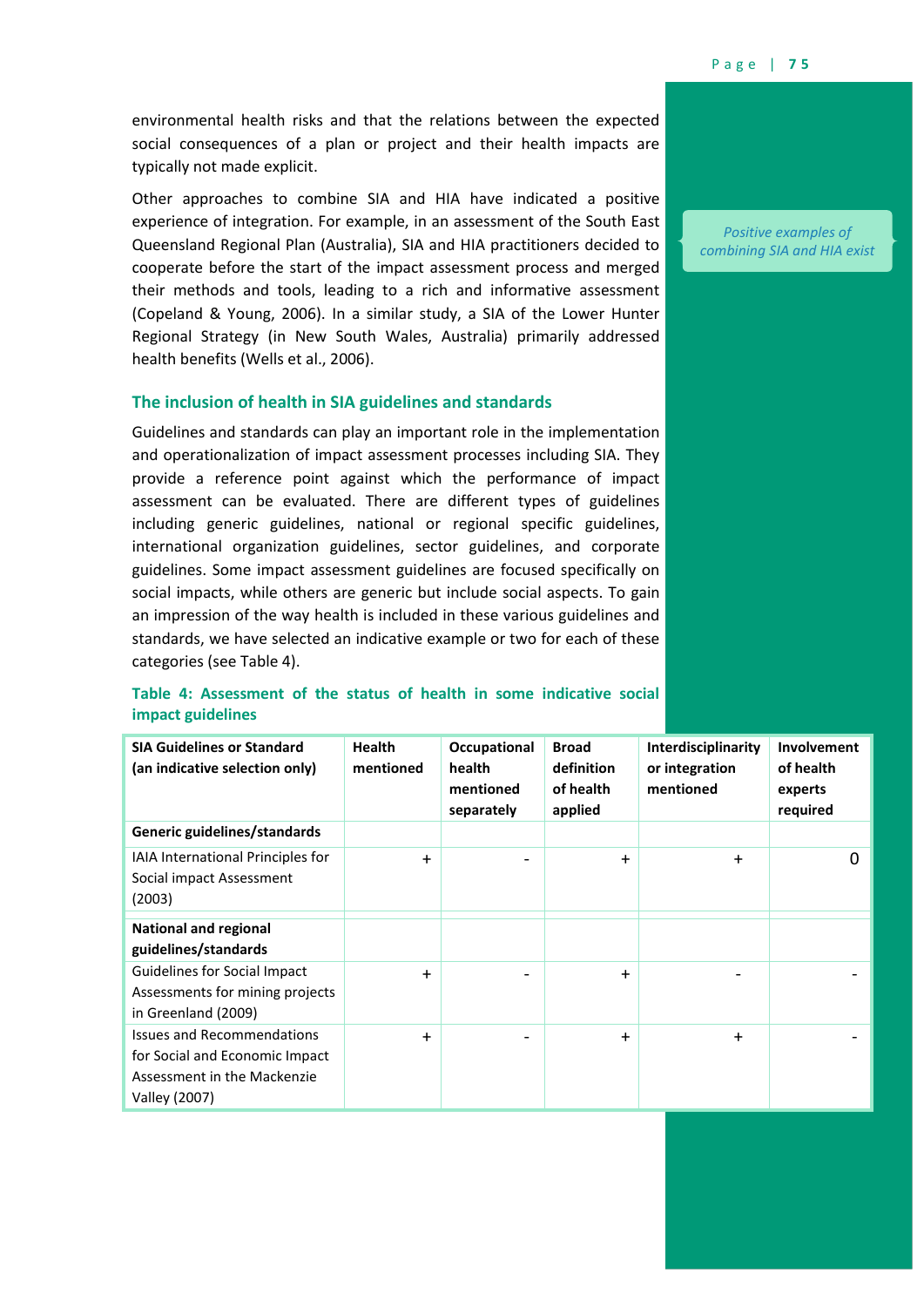| <b>SIA Guidelines or Standard</b><br>(an indicative selection only)                             | <b>Health</b><br>mentioned | Occupational<br>health<br>mentioned<br>separately | <b>Broad</b><br>definition<br>of health<br>applied | Interdisciplinarity<br>or integration<br>mentioned | Involvement<br>of health<br>experts<br>required |
|-------------------------------------------------------------------------------------------------|----------------------------|---------------------------------------------------|----------------------------------------------------|----------------------------------------------------|-------------------------------------------------|
| <b>International organization</b><br>guidelines/standards                                       |                            |                                                   |                                                    |                                                    |                                                 |
| World Bank Social Analysis<br>Sourcebook (2003)                                                 | $+$                        |                                                   | $\overline{0}$                                     | $+$                                                |                                                 |
| World Bank Social Analysis<br><b>Guidelines in Natural Resource</b><br>Management (2005)        | 0                          |                                                   |                                                    | $+$                                                |                                                 |
| World Bank Social Analysis in<br>Transport Projects (2006)                                      | $+$                        |                                                   | $\ddot{}$                                          |                                                    |                                                 |
| <b>IFC Performance Standards on</b><br><b>Environmental and Social</b><br>Sustainability (2012) | $+$                        | $+$                                               |                                                    |                                                    |                                                 |
| Sector guidelines/standards                                                                     |                            |                                                   |                                                    |                                                    |                                                 |
| IPIECA Guide to SIA in the oil<br>and gas industry (2004)                                       | $\ddag$                    |                                                   |                                                    | $\ddot{}$                                          |                                                 |
| Corporate<br>guidelines/standards                                                               |                            |                                                   |                                                    |                                                    |                                                 |
| A corporate toolbox published<br>by one of the world's largest<br>mining companies (2012)       | $+$                        | $+$                                               | $+$                                                | $\ddot{}$                                          | $+$                                             |

Legend: + mentioned; 0 not mentioned but can be implied; – not mentioned and no implication that it is expected

*International Principles for SIA = generic guideline*

*National or regional guidelines translate generic guidelines in their specific context*

The International Principles for Social Impact Assessment (Vanclay, 2003) is a typical example of a *generic guideline*. The document describes a number of basic values and principles underpinning good practice in SIA. As such, it is a compass for practitioners and those who commission or review SIAs, rather than a toolbox or checklist. The International Principles include health as an important aspect of all social and environmental impacts to be assessed, and explicitly embraces the broad WHO definition of health. It does not, however, specifically mention the need to include health experts, although that can be implied. The need for interdisciplinarity is expressed, but in a generic way: since a broad range of different impacts are involved, SIA can only be carried out with teamwork.

*National or regional guidelines* are usually in place to translate generic principles into specific national or regional contexts, taking account of, for example, the specific characteristics of the local culture, economy and legal system. Examples of such guidelines are the Guidelines for Social Impact Assessments for Mining Projects in Greenland (Bureau of Minerals and Petroleum, 2009), and the Issues and 7 Recommendations for Social and Economic Impact Assessment in the Mackenzie Valley (Canada) (Mackenzie Valley Environmental Impact Review Board, 2007). Such guidelines focus on properly addressing the capacities, needs and problems of the respective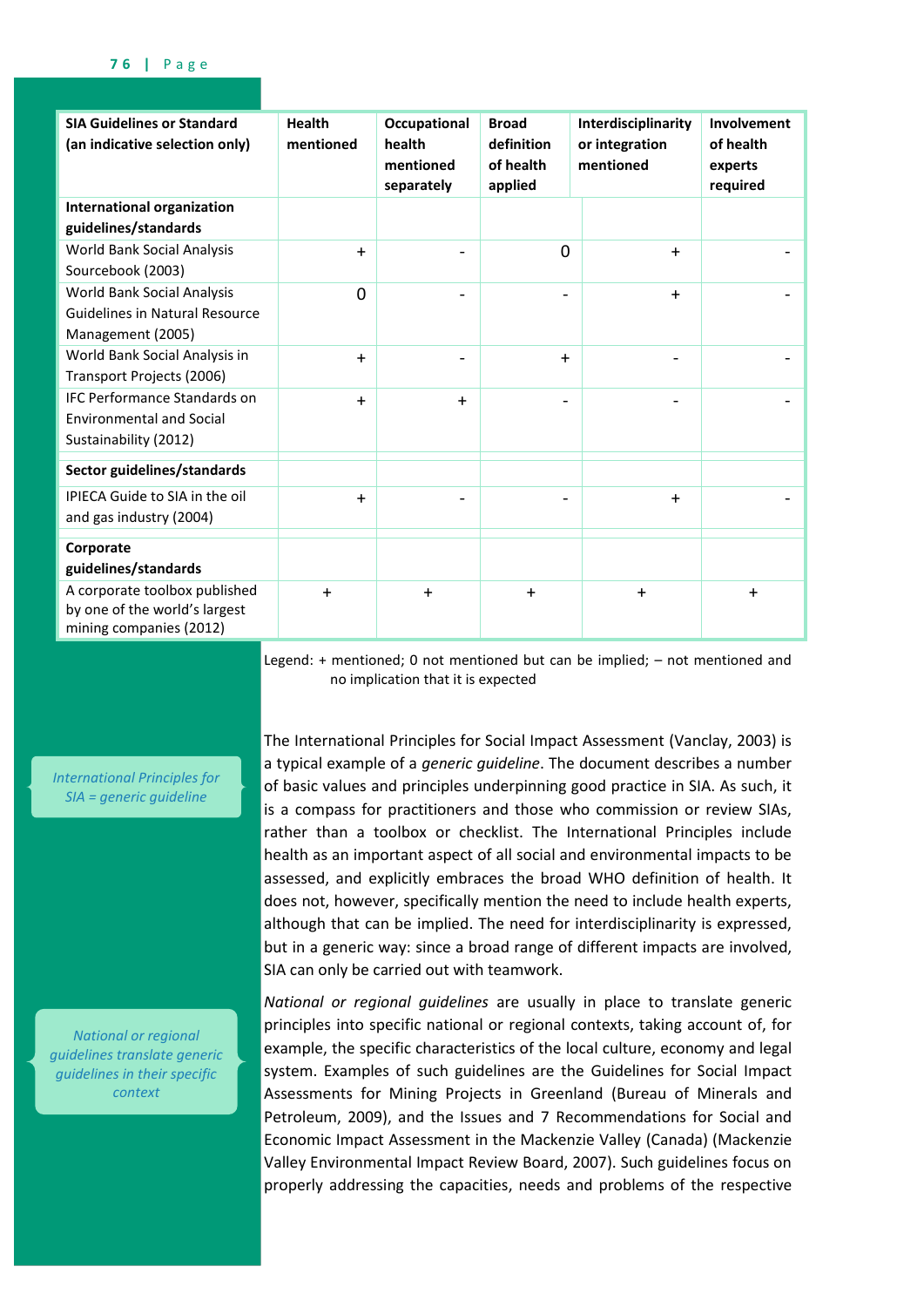populations of those regions. The Greenland guideline provides a number of regional specificities that must be taken into account in any SIA carried out: the language of the population, the spread of the population in widely scattered, small communities, the most important economic sectors, both existing (fishing, hunting) and upcoming (tourism), and the current lack of experience with mining in the country. The Mackenzie Valley guideline pinpoints some issues that are imminent to economic developments in this specific region, for example, the influx of workers from elsewhere, changes in the landscape and economy. Several potential negative impacts are mentioned including changes in employment (for example shift work), changes of lifestyle (such as alcohol abuse) and social disruption (for example increase in domestic violence). But the guideline also highlights possible positive impacts: jobs, income, and better infrastructure. Attention is paid to the special needs of indigenous peoples. The history of the region, including the history of land use and land rights, is clearly integrated in the text of the guideline. The guideline sets the scene for the SIA process in a detailed way, tailored to the regional context. Many of the issues mentioned are health-relevant, and health is clearly present in both guidelines. However, health expertise is not explicitly part of the requirements for impact assessments in either guideline, although the Mackenzie Valley guidelines mentioned the need for an interdisciplinary assessment team – which arguably includes professionals from the health field.

In standards from *international organizations*, health is usually part of the social issues addressed, at least in the ones we examined. The World Bank Social Analysis Sourcebook (2003) is a description of good practice, but is explicitly not a standard that must be followed. This implies it is mainly published as an inspirational document. Health is mentioned several times, but mostly either in the framework of health services, or as one of the assets of a given population. Health impacts in a broader sense are not addressed in the sourcebook. Nor does the sourcebook recommend that health expertise be secured in the interdisciplinary assessment team.

A similar image appears regarding the World Bank Social Analysis Guidelines in Natural Resource Management (World Bank, Social Development Department, 2005). The word "health" appears four times in this document — of which one is related to the well-being of crops, land, and waters, not of humans. Although different types of health-relevant impacts are mentioned, the link to health is not made explicit. Much attention is paid to the distributional aspects of the social impacts of projects. Vulnerable groups are to be identified and attention is paid to gender issues. Human rights are present in the Guidelines, albeit in a relatively generic way. In several places, the Guidelines mention that human rights approaches are increasingly part of the impact assessment process, and that they should be considered. However, this is not elaborated in a practical way. Like the sourcebook discussed above, these

*Health expertise is not usually a stated requirement within the guidelines*

*The broader concept of health is not reflected in guidelines of international organizations*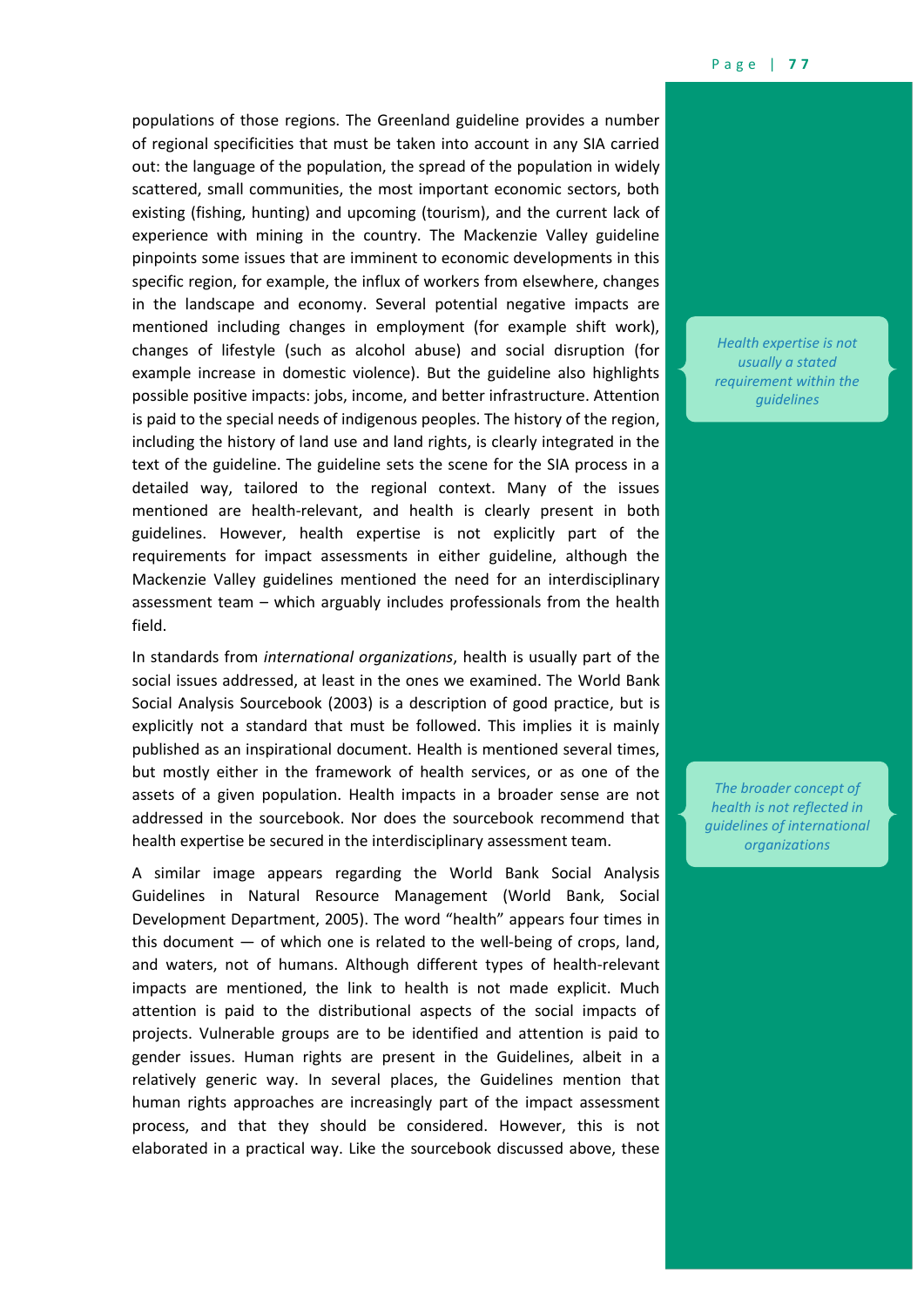guidelines are presented as a source of knowledge, but not as a legal document.

A third World Bank guide, World Bank Social Analysis in Transport Projects (World Bank, Social Development Department, 2006) defines health in a broader way. A range of health aspects and health determinants that may be impacted are addressed. For example, health impacts of air pollution (respiratory disorders), increased physical inactivity and related chronic diseases as a result of the increased use of motorized transport, and mental health problems caused by the stress of urban sprawl and congestion are mentioned, as well as infectious diseases, occupational health risks and injuries caused by traffic accidents. Moreover, the guide highlights how transport projects can enhance health, for example, by improving access to health services and facilitating the distribution of vaccines needed for immunization schemes. The guide also argues that transport infrastructure is an essential prerequisite for health monitoring by providing access for health monitoring staff to sparsely populated areas. Interestingly, occupational health is ignored. The guide gives no clue as to the composition of assessment teams, and therefore it is not clear whether health expertise is expected to be included. Like the other two World Bank guides, this guide refers to the social scientist as the core professional, while other disciplines are not specifically identified.

Many other international bodies also have an interest in SIA, notably the International Finance Corporation (IFC), especially with respect to their Performance Standards on Environmental and Social Sustainability (IFC, 2012). These authoritative performance standards include, amongst others, a performance standard on Community Health, Safety, and Security (PS4) focusing on a few health aspects but ignoring others. Accidents and injuries, emergency preparedness, exposure to hazardous substances, and exposure to infectious diseases are addressed. However, mental health and noncommunicable diseases are not discussed, nor are significant health determinants such as housing, food, healthy lifestyles, health care and other facilities, and social cohesion. Such wider health determinants are partly addressed in other IFC standards, which means that health determinants are to some extent mainstreamed throughout the IFC performance standards. Various health issues are also mentioned in other standards. In PS3, Resource Efficiency and Pollution Prevention, environmental health risks are considered. In PS2, Labour and Working Conditions, some occupational health and safety issues are discussed. However, in none of these IFC standards is there an explicit statement requiring the interdisciplinarity of the team or the specific involvement of health experts.

Several industry bodies have developed sector-specific guidelines for SIA at an international level. One example is the Guide to Social Impact Assessment in the Oil and Gas Industry prepared by the International Petroleum Industry Environmental Conservation Association (IPIECA) in 2004. This guide is meant to instruct managers in the oil and gas industry

*IFC standards include standards on Community Health, Safety and Security (PS4)*

*Health impacts are mentioned within the closer context of the specific sector*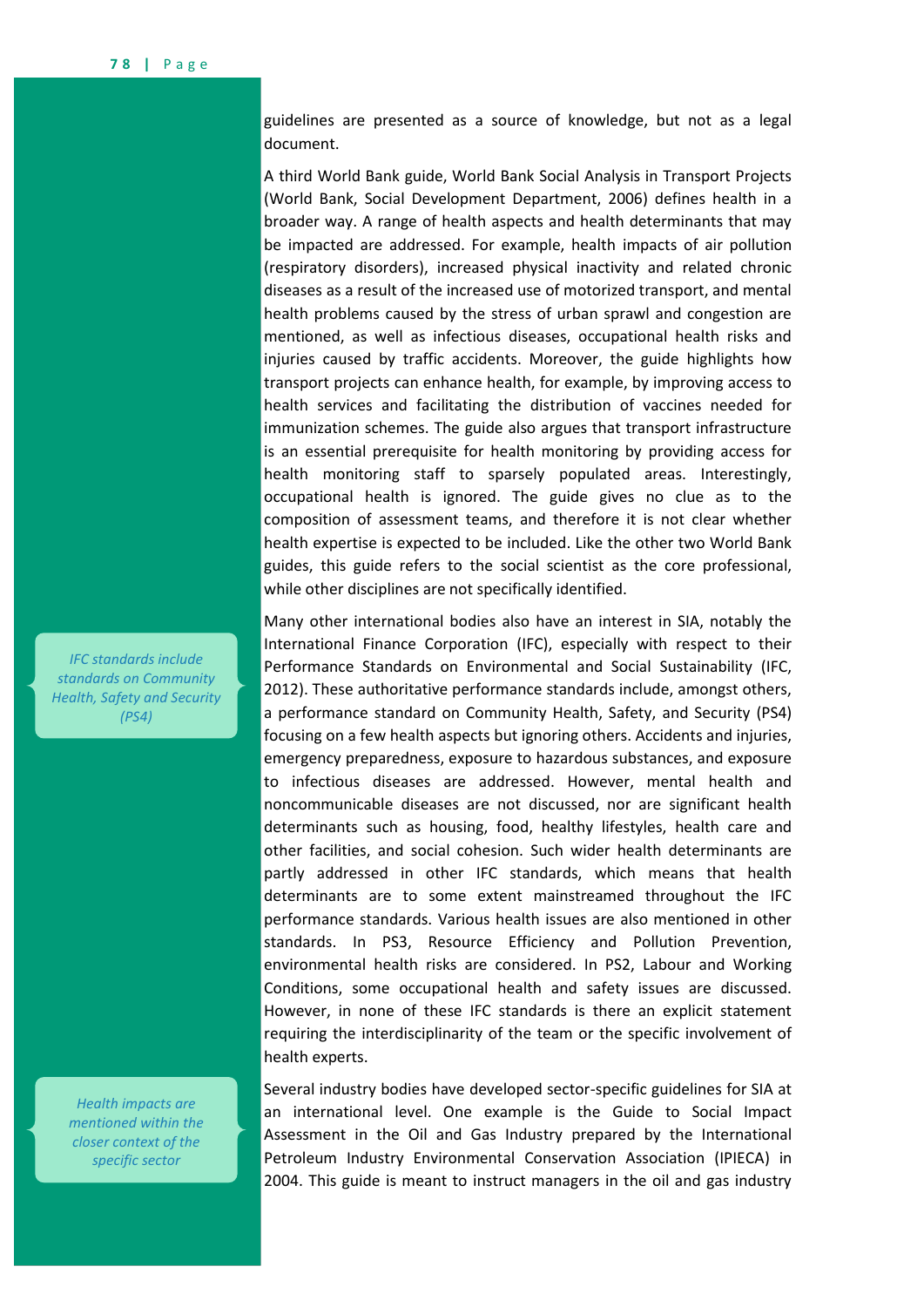about the basics of SIA. The health issues mentioned in this guide are infectious diseases, occupational health, and health care. Health is also present in the list of baseline data that, according to this guide, need to be collected within the SIA framework. What exact health data should be gathered is not specified. The participation of health experts in the assessment team is not mentioned; although the guide recommends an interdisciplinary team and gives examples of the kinds of expertise that need to be included: social scientists, communications specialists, and development specialists. This guide notes that several types of impact assessment exist (including HIA), and that they are partly overlapping and complementary to each other. It gives an overview of these forms of impact assessment and recommends integration. IPIECA has also published a separate guidance document on HIA, in which the same recommendation regarding integrative approaches is repeated (Krieger & Baldge, 2005). That guide is more substantial and contains considerable detail on processes and methods, for example, several epidemiological tools for calculating health outcomes are presented. Also, the range of potential impacts included in the HIA guide is larger – including issues such as cultural health practices, psychosocial health and accidents and injuries, but leaving out noncommunicable diseases.

Some companies have developed their own SIA guidance/toolbox. A prominent example of such corporate guidelines was a toolbox published by one of the world's largest mining companies which was given the Corporate Initiative Award by the International Association for Impact Assessment (IAIA) in 2012 for the way the toolbox helps incorporate impact assessment into the ongoing management of all its operations. This guideline or toolbox is by far the most extensive of all guidance documents discussed in this chapter and discusses a wide range of issues. The guide consists of seven "steps", each of which contains a number of "tools". One of the tools concerns community health and provides a framework for HIA. A comprehensive overview of health issues is presented in that tool, and a broad model of health is applied. Health issues are explicitly mainstreamed throughout the whole toolbox. For example, health data are part of the baseline data to be gathered during the profiling stage, the health impacts of corporate social investment activities are to be considered, and changes in health status are a specific category in the list of potential issues and impacts that need to be assessed. The relations between social and health impacts are repeatedly highlighted. Interdisciplinarity is part of the working routines described in the guidance. Several times, the guide mentions the requirement for the consultation of health experts in the assessment procedure.

# **The inclusion of health in actual SIA studies**

While health issues are addressed in the guidance documents discussed above, the approach used in actual SIA practice depends greatly on the type of policy, plan or project being considered, as well as on the situational *By far the most extensive of all guidance documents discussed*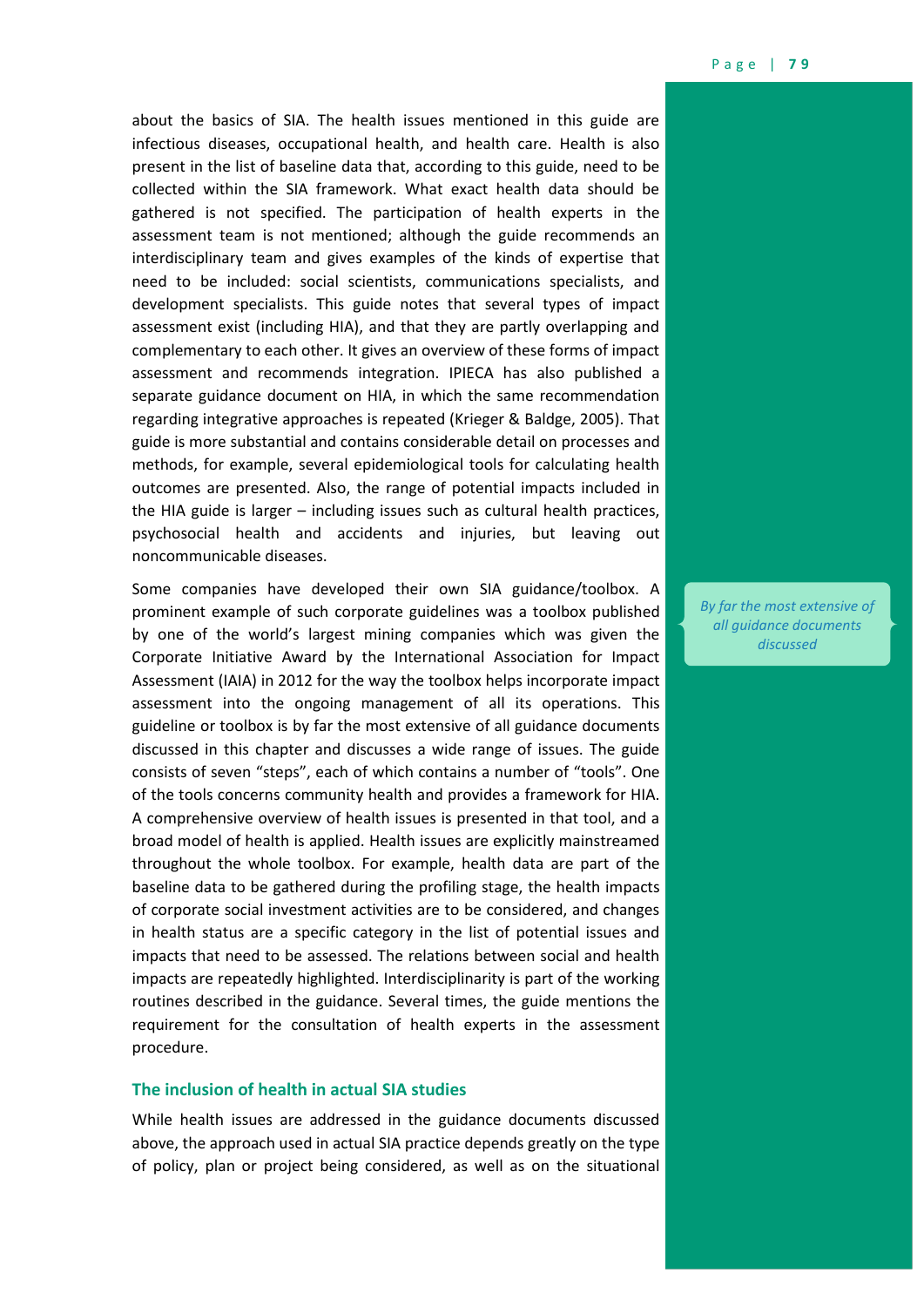*Interdisciplinarity is an essential part of the assessment*

context (legal, cultural etc.) of the region where it takes place, and on the commitment of the individual practitioner, SIA consulting company and proponent. The inclusion of health and health determinants varies in SIA practice. Three indicative examples are discussed (see [Table 5\)](#page-12-0), drawn from publicly-available SIA reports of projects in the Russian Federation, South Africa and Australia.

| <b>Examples of SIA reports</b>                            | <b>Broad</b><br>model of<br>health<br>applied | Causal pathways<br>and linkages<br>between social and<br>health impacts<br>identified | <b>Distribution</b><br>of health<br>impacts<br>discussed | Occupational<br>health issues<br>considered | <b>Health</b><br>expertise<br>included |
|-----------------------------------------------------------|-----------------------------------------------|---------------------------------------------------------------------------------------|----------------------------------------------------------|---------------------------------------------|----------------------------------------|
| Sakhalin II phase 2 project<br>(Russian Federation)       | 0                                             | 0                                                                                     | -                                                        |                                             | $\Omega$                               |
| Camden-Mbewu power line<br>(South Africa)                 | $\Omega$                                      |                                                                                       | 0                                                        |                                             |                                        |
| Outer harbour<br>development, Port Hedland<br>(Australia) | $\overline{\phantom{0}}$                      |                                                                                       | 0                                                        |                                             | ╇                                      |

# <span id="page-12-0"></span>**Table 5: Assessment of the status of health in some indicative SIA reports**

Legend: + mentioned; 0 not mentioned but can be implied; – not mentioned and no implication that it is expected

# *Case Study 1: Sakhalin II Phase 2 Project, Russian Federation*

The Sakhalin II Phase 2 Project (2005) concerns the development of an integrated oil and gas project on Sakhalin Island on the eastern coast of the Russian Federation, close to Japan. Sakhalin Island has a population of around 550 000 people and is characterized by a harsh climate. The project developer is a consortium comprising of three international acting companies. The project entails installation of two offshore platforms, pipeline linkages, an onshore processing facility, a new liquid natural gas plant, and an oil and gas export terminal. A health and social impact assessment was undertaken in 2003 and updated with an environmental and social impact assessment in 2005. The outcomes led to the publication of a Health, Safety, Environmental and Social Action Plan, which has been modified several times, with the most recent version being 2010. This plan is very generic and contains a list of commitments made regarding the management of environmental, health and social issues. There is a distinct separation between the environmental, social and health impact assessments.

Focusing on how the HIA and SIA components relate to each other, in the SIA section the main issues are:

- **•** community disruption
- **F** impacts on livelihoods and employment

*Generic plan containing commitments regarding environmental, health and social issues*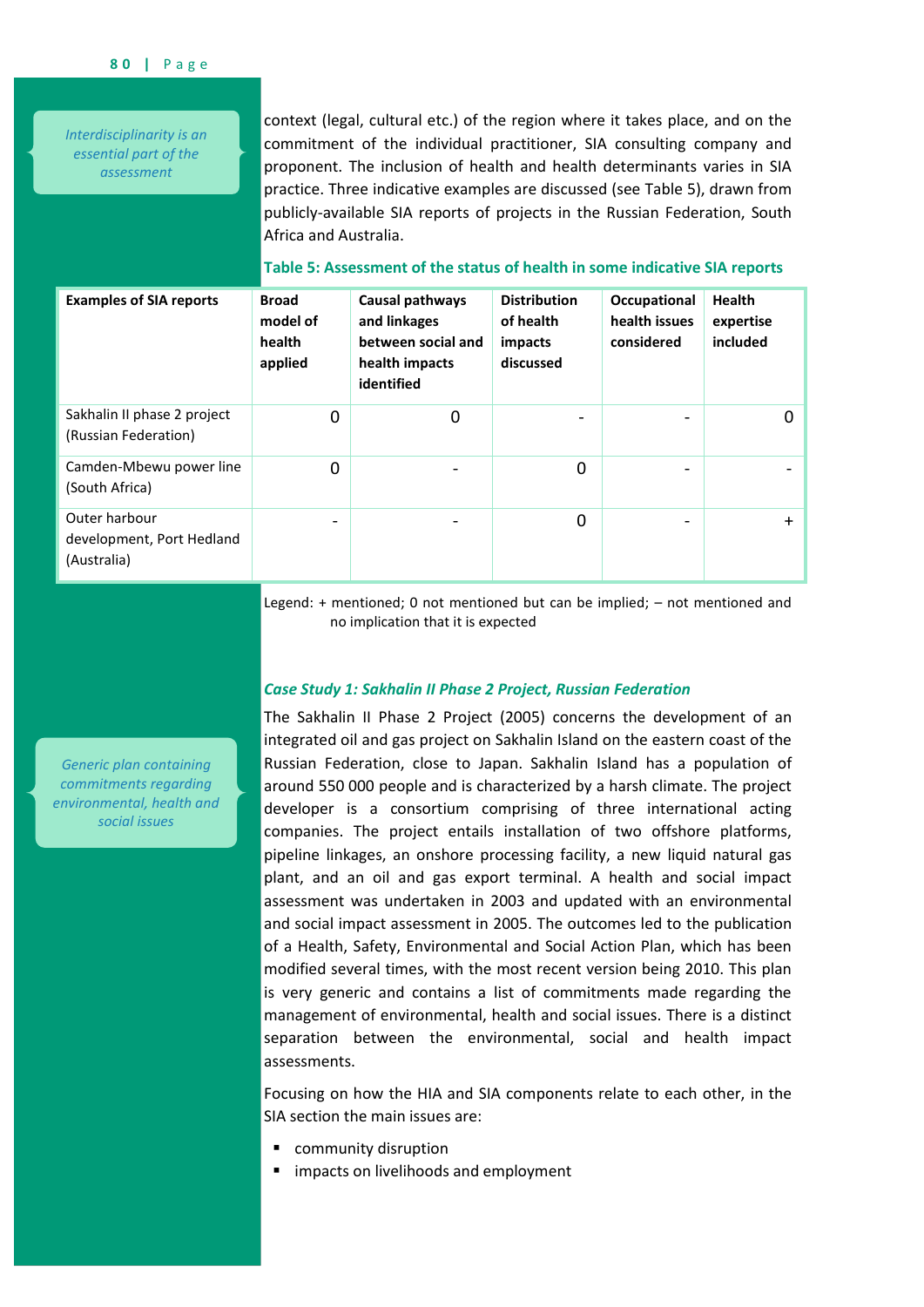- loss of land
- **P** relocation of homes, small companies, and farms
- **I** impacts on recreation.

Vulnerable population groups are identified, such as elderly people, people with low income, and reindeer herders and other indigenous groups. The health impacts reported in the HIA section includes issues such as:

- infectious diseases
- **In lifestyle concerns (alcohol, drugs)**
- accidents and injuries
- health care facilities.

The crossover between the two fields is not discussed, except for the linkage between changes in socioeconomic circumstances and lifestyle factors. The health of vulnerable groups is not examined. The report does not provide information on the composition of the assessment teams.

# *Case Study 2: Camden-Mbewu transmission line, South Africa*

A SIA was carried out on the proposed Camden-Mbewu transmission line in the provinces of Mpumalanga and KwaZulu Natal, South Africa (Aucamp, 2011). The project involved the construction of a 765 kV transmission line over a distance of approximately 360 km. The affected area comprised forest land, sugar cane and other farms, livestock farms, open fields and residential areas. The aim of the report was to compare several alternatives, and the effects on different stakeholder groups. Social impacts were defined in a generic way and thus included health (consistent with the understanding presented towards the beginning of this chapter). The assessment team looked into the probability of the impacts, the number of people that would be affected and the duration of the impact, as well as cumulative impacts. The distribution of impacts across different population groups was not explicitly addressed. However, the report clearly reveals that some municipalities have a greater chance to experience impacts. Certain vulnerable groups were highlighted, such as women with little or no income. However, no relation was made between vulnerability and health.

Health impacts were mentioned, but only in relation to HIV/STD transmission, and asthma and allergies. Nevertheless, the report describes many issues that are highly health relevant, such as:

- **E** increased alcohol consumption
- **psychosocial stress**
- **family and community disruption**
- **n** increased transport pressure
- **•** changes in employment opportunities
- **hygiene issues regarding waste**
- **Criminal behaviour.**

The health impacts of these are not discussed in the report, but could potentially include:

*Social impacts included health impacts*

*Many health issues were indirectly covered through the description of health relevant issues but without description of their health impacts*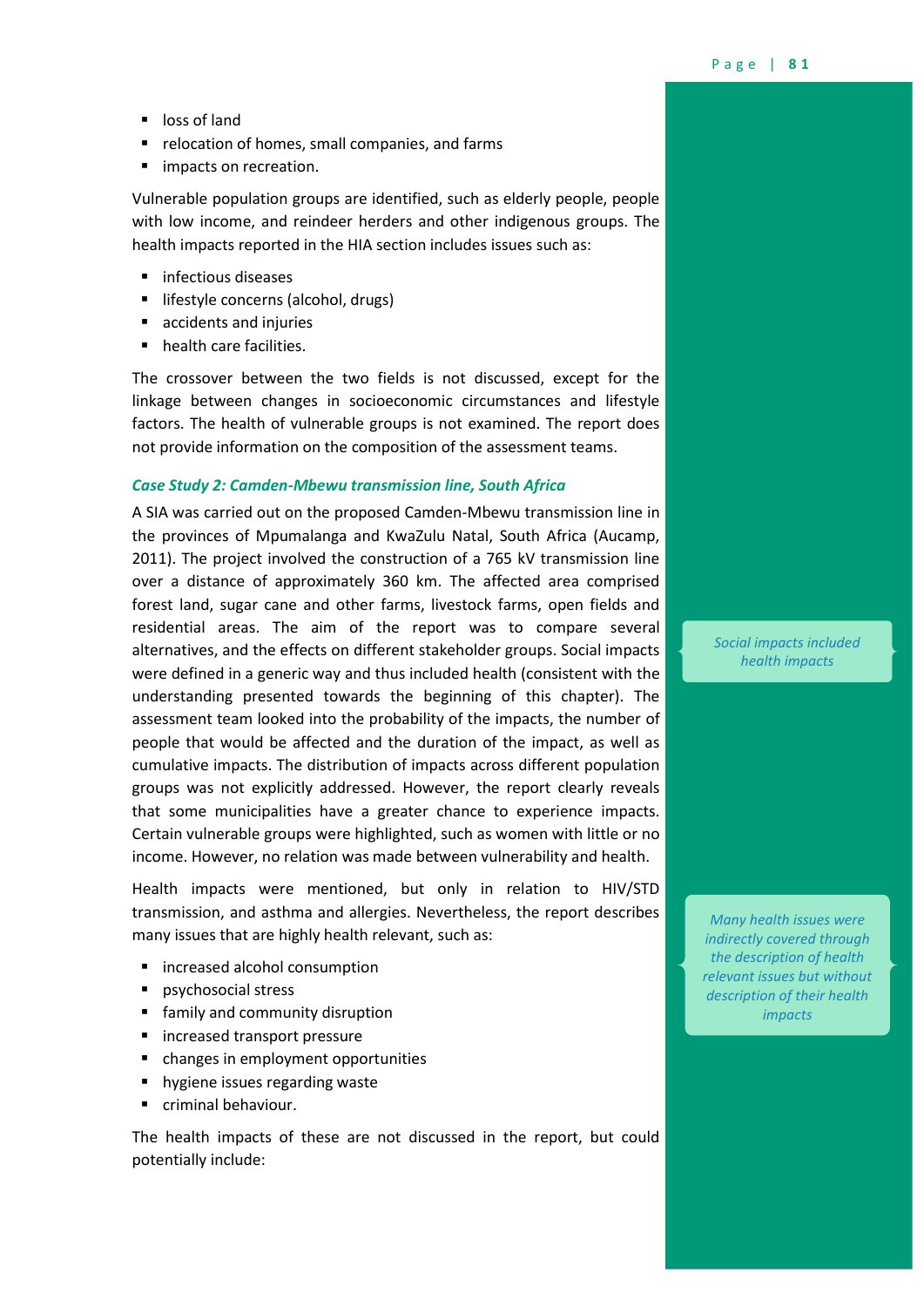- high blood pressure
- **I** liver cirrhosis
- increased STDs
- unwanted pregnancies
- abortions
- increased alcohol-related violence
- accidents and injuries.

The concept of health as such was not discussed in the report and no definition of "health" was given. The report does not say whether health expertise was used in the assessment process. Based on the absence of health baseline data in the report and the fact that the references cited did not include references from the health field, it is not likely that this was the case.

#### *Case Study 3: Port Hedland outer harbour development, Australia*

A third case example is the SIA carried out on a proposed outer harbour development at Port Hedland in Western Australia (2011). The project assessed the social impacts associated with

- constructing and developing infrastructure on land and off-shore to accommodate the handling;
- transport and export of iron ore, including rail connections, a wharf and jetty, road infrastructure; and
- the construction of various buildings.

The issues considered were grouped into a number of "key factors" and a number of "relevant factors". Key factors were community services, indigenous heritage, public amenity, and visual amenity. Public health was discussed as one of the "relevant factors", alongside with European heritage, recreation, commercial fisheries, and climate change.

Potential positive impacts mentioned in the report included:

- taxes paid to the national, state and local governments;
- increased employment opportunities in the company and in associated services;
- training for indigenous peoples (and targets for indigenous employment);
- a stated commitment to support local businesses (small and medium sized enterprises); and
- a community investment program.

However, the extent of investment in these activities was not stated. Potential negative impacts that were discussed primarily relate to:

- the influx of a large workforce and associated increased cost of living for the local population
- **•** barriers in accessing services including health services
- antisocial behaviour
- **drug and alcohol abuse.**

*Assessment of social impacts defined 'key factors and 'relevant factors'*

*Positive and negative impacts were described but relations between these factors were not discussed*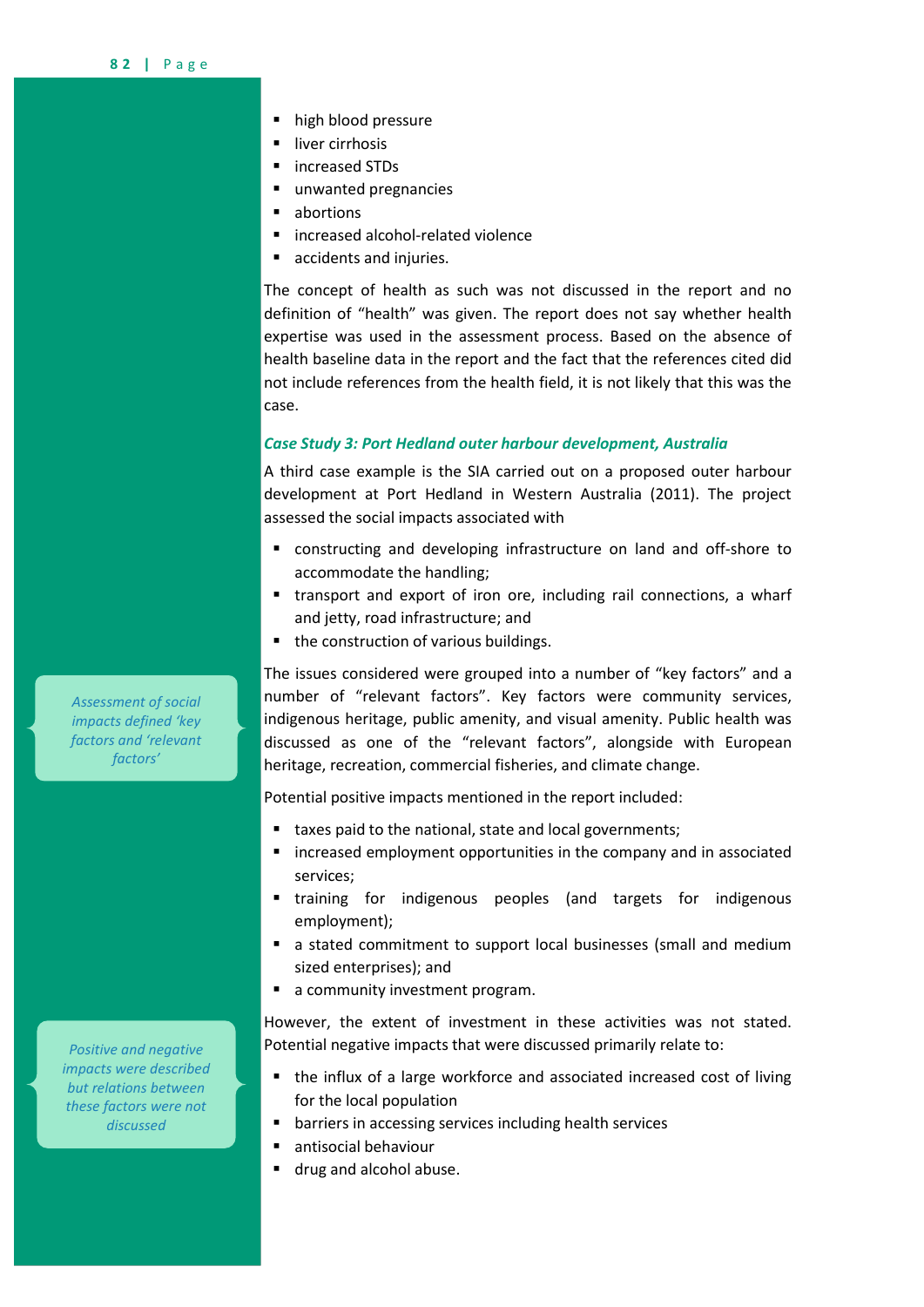While the connection between the expected social impacts and pressure on health care facilities is expressed, relations between the factors mentioned and other aspects of health are not adequately discussed. However, the effect of increased transport on safety is briefly mentioned.

Attention is given to the impacts of the project on local Aboriginal populations. Health is addressed in two ways: in relation to environmental factors (noise and dust, mosquito-borne diseases, and waste) and in relation to health care infrastructure. Mental and spiritual health, noncommunicable diseases and related lifestyle factors are not addressed. The report does not provide information on what health expertise was present in the assessment team. However, the nature of the results presented regarding environmental factors suggests that environmental health specialists were involved.

## **Discussion: the place of health in SIA**

In SIA, health impacts are considered amongst a range of impacts on people and communities. SIA practitioners are supposed to look at the impacts on people and communities from an integrated and/or holistic perspective. In principle, this means that the wider determinants of health should be addressed when SIA is properly carried out. All nine SIA guidelines in our selection made mention of health as an aspect to be addressed, and most expressed in some way that health is a broad concept. Some do this extensively and refer to broad health determinants (for example Mackenzie Valley Environmental Impact Review Board, 2007; and the aforementioned corporate toolbox, 2012) or to the official WHO definition of health, while in other guidelines this is done implicitly. Although health is broadly defined, the approach within SIA typically does not encourage a detailed analysis of the origins of, or pathways to, specific health conditions through other impacts in the way that is pertinent to stand-alone HIA processes, although there is a strong awareness of indirect effects and cumulative effects. The above-mentioned corporate guideline is an exception here, as it includes a HIA process that requires consideration to be given to the specific relations of broader health determinants of the expected impacts.

The approach to health varied in the actual cases of SIA practice we considered. The broader determinants of health were visible in all reports, but were not necessarily recognized as such. The pathways from social impacts to health, and the links between health and social impacts were not explicitly part of the analysis. In none of the cases was the impact of health on social factors part of the analysis.

With SIA usually taking place in the context of economic and spatial development projects, perhaps it might be expected that occupational health should be a concern as it is a key component of the health of those employed by the project. However, occupational health tends not to be a component of SIAs, and only two of the guidelines we considered explicitly included an occupational health focus. However, the health of employees is addressed in most guidelines within the broader framework of the health

*SIA should look at the impacts on people and communities from an integrated and/or holistic perspective and therefore should include health*

*SIA guidelines do not encourage an analysis of the origins or pathways to specific health conditions, but there is a strong awareness of indirect and cumulative effects*

*Pathways from social to health impacts and linkages between them were not part of the SIA reports reviewed*

*Occupational health tends not to be a component of SIA*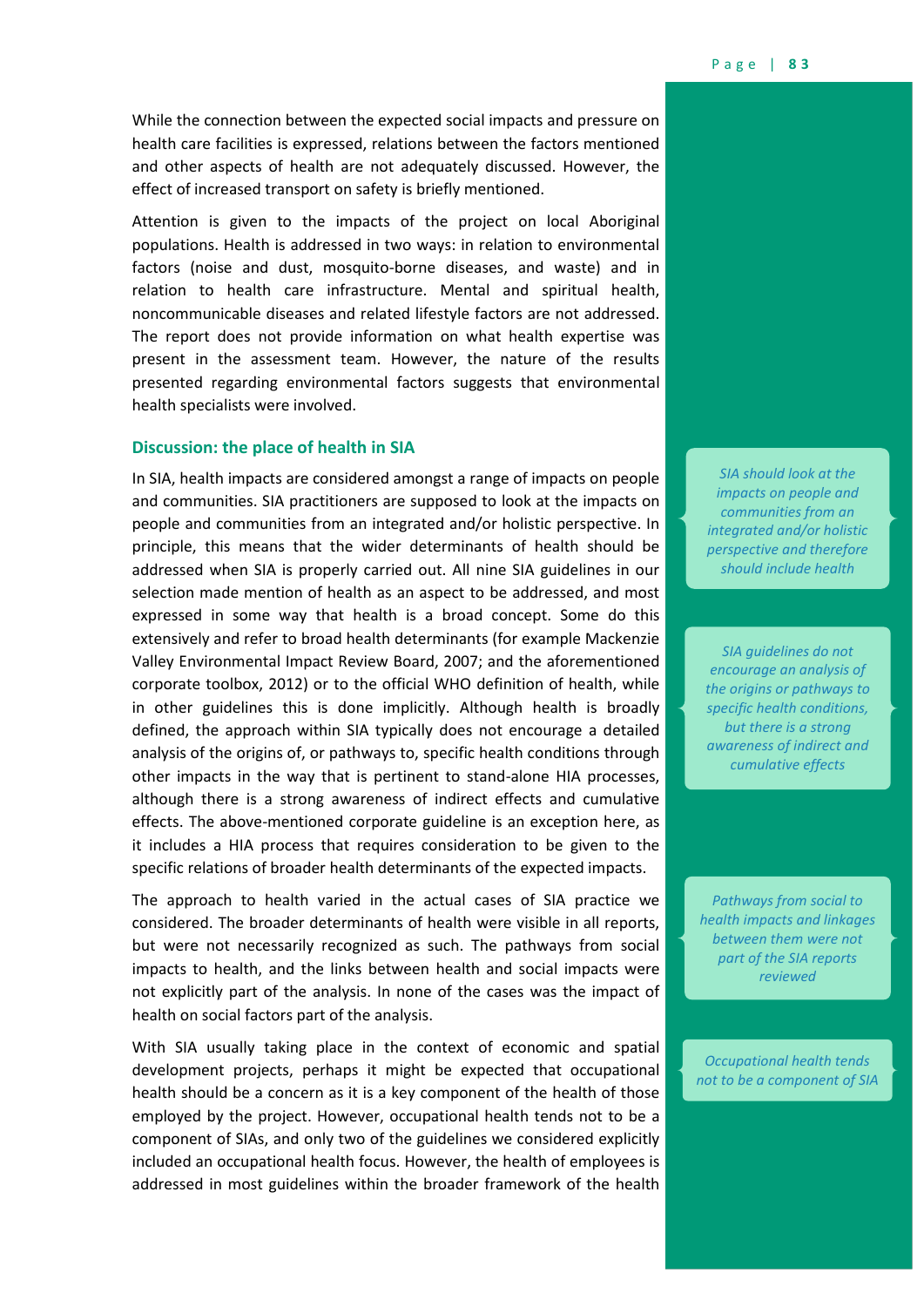*Guidelines reflect the interdisciplinarity of SIA but only one recommends involving health experts*

*Reports do not reveal what health expertise was used*

*Sometimes only a narrow conception of health can be found*

*Greater integration of SIA and HIA would lead to more complete assessments*

*The United Nations Guiding Principles on Business and Human Rights creates an opportunity for better integration of SIA and HIA*

impacts of a project. For example, the World Bank guidance on Social Analysis in Transport Projects discusses HIV infection of workers in the project both as a risk for the workers and as a risk of transmission to the local community. In none of the practice cases we considered was occupational health an extensive part of the considerations. It may well be that the inclusion of this topic was deemed unnecessary in guidance documents since it is normally part of other regulations governing worker protection that are applicable to the companies operating in this field.

The interdisciplinarity of SIA is reflected in the nine guidelines we studied. In different ways, most guidelines we reviewed made mention of the need for involvement of different types of expertise. However, out of the nine guidelines studied, only the corporate guideline explicitly recommended involving health experts in the process. Some guidelines recommended integration of impact assessment processes, and one guideline (again the corporate one) puts this into practice by taking an integrated approach itself. The reports we studied typically do not reveal what health expertise was used. However, our impression is that the input of health expertise was lacking. In addition to being carried out as a separate exercise, SIA is often part of a wider assessment covering environmental, social and health issues. In such integrated assessments, health is not necessarily combined with "social"; it is sometimes addressed as a separate issue. Although most SIA guidelines make mention of health as a broad concept, the conception of health in integrated assessment guidelines and practice is sometimes quite narrow.

# **Conclusion and future prospects**

SIA and HIA complement each other very well. Both are necessary, but greater integration would lead to more complete assessments and a clearer understanding of the links and causal relations between the different impacts. However, there is a noticeable gap between theory and practice, with contemporary assessments not always being adequate.

There are a number of recent developments that are likely to affect the SIA field in the near future. These developments create opportunities for developing the linkages between SIA and HIA. The most important of these developments is the rise of human rights as an issue of concern, especially with the adoption of the United Nations Guiding Principles on Business and Human Rights (UN, 2011; also see Kemp & Vanclay, 2013). Although "health" is not mentioned in the United Nations Guiding Principles, it can be implied because the minimum standards for human rights observance include the Universal Declaration of Human Rights which mentions health in Article 25 (UN, 1948). A right to health and access to health care can thus be inferred. The emerging human rights agenda is establishing a range of human rights in areas not previously widely considered as rights. The rights agenda is also gaining a strong legal foothold and thus will significantly influence impact assessment into the future.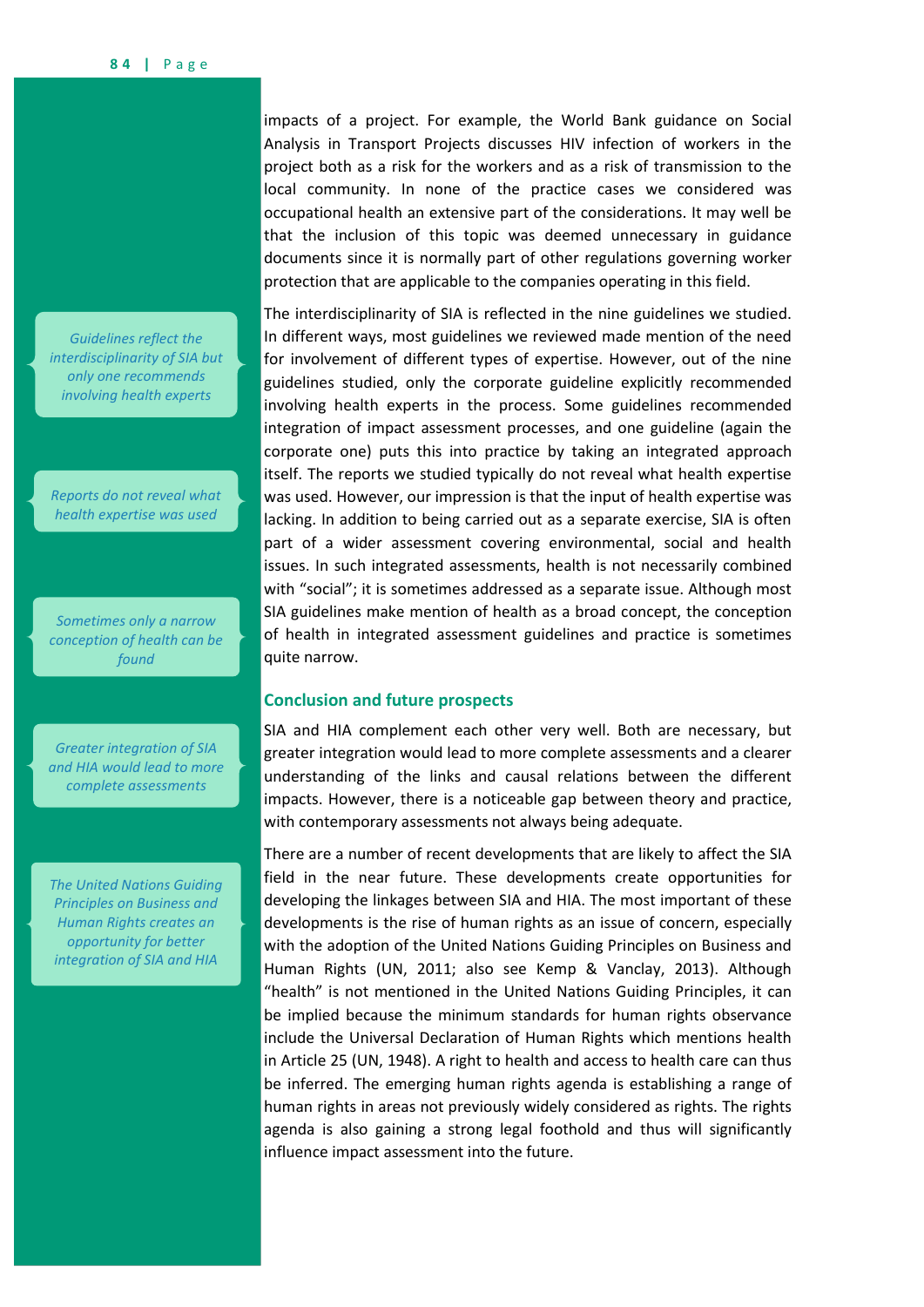Somewhat related to human rights is the concept of FPIC. This concept gained prominence through its mention in the United Nations Declaration on the Rights of Indigenous Peoples (UN, 2007) and in the International Labour Organization Convention 169 (ILO, 1989). Although these agreements strictly only apply to indigenous peoples, there is a view that FPIC is an appropriate philosophy which should be extended to all communities (Vanclay & Esteves, 2011; Hanna & Vanclay, 2013; Vanclay, 2014). At its extreme interpretation (albeit challenged), FPIC implies that a project should not proceed unless:

- all local communities affected by the project have given their consent;
- any such consent be given freely (without duress);
- the time provided to enable them to consider the project was sufficiently in advance of any works starting;
- all aspects of the project were fully disclosed; and
- the local people were able to comprehend what the implications of the project would be on them.

Impact assessment (addressing all the environmental, health and social consequences on people) becomes of fundamental importance in ensuring a common understanding of the likely impacts of a project for the community. The concept of "informed consent" is well recognized as the ethical principle underpinning the provision of medical treatment and social research (Vanclay, Baines & Taylor, 2013). It seems only appropriate that it should also be extended (as FPIC) to be a fundamental principle in HIA and SIA.

Proponents of projects that do proceed are increasingly developing IBAs with local peoples. These quasi-legal agreements specify the scope of the project, what the likely impacts will be, what mitigation measures will be enacted and what benefits the company promises to provide to the affected communities. The agreements enable a platform for discussions about benefits, mitigation measures, compensation measures, jobs for local people, local procurement arrangements, local enterprise development opportunities, and company contributions to local economic and social development. A strength of SIA is in considering, not only the risks, but also the enhancement opportunities. In HIA, both positive and negative impacts have always been assessed – and this developing SIA approach is highly relevant for HIA practitioners and researchers to connect with.

SIA has changed considerably over time, and has departed considerably from the EIA model it once tried to emulate. Nevertheless, in its revised format as a process-based model used by companies to achieve a social licence to operate, to meet human rights expectations, to demonstrate that they have undertaken negotiations on the basis of the principle of FPIC, it is clear that SIA has a strong and secure future. The business case for SIA is clearly established.

*'Free, prior and informed consent' is a fundamental principle in SIA and HIA*

*Impact assessment is of fundamental importance in ensuring a common understanding of project impacts*

*Impacts and Benefits Agreements serve as platform for discussion between communities and proponents*

*A strength of SIA and HIA is to consider not only risks but also to enhance opportunities*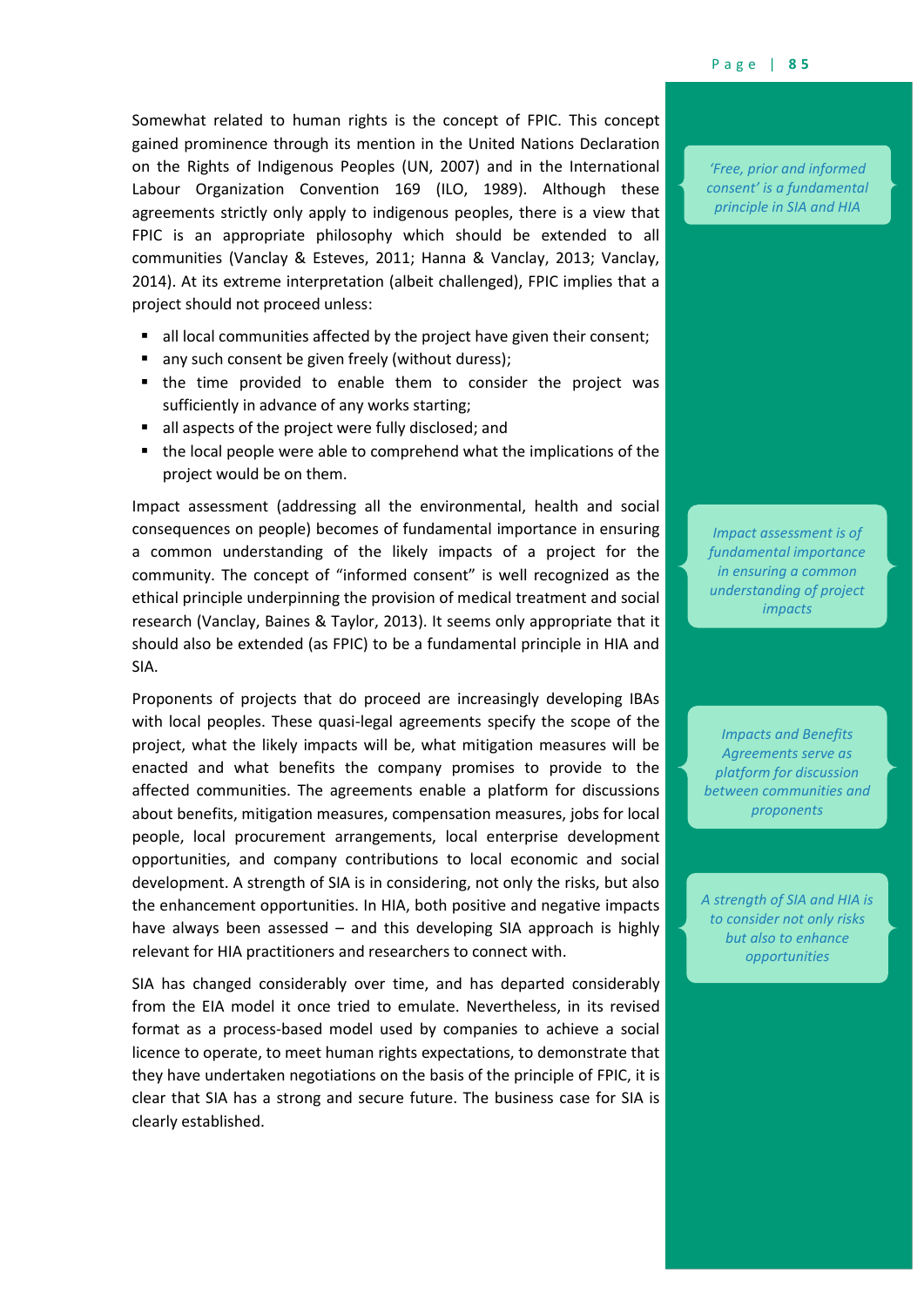# *References*

- Anglo-American (2012). SEAT Toolbox. Socio-Economic Assessment Toolbox Version 3. London: Anglo American.
- Aucamp I (2011). Proposed 765kV Camden-Mbewu Power Line. Social Impact Assessment. Faerie Glen: Ptersa Environmental Management Consultants.
- BHP Billiton (2011). Western Australia Iron Ore, Proposed Outer Harbour Development, Port Hedland. Public Environmental Review/Draft Environmental Impact Statement. Section 11 Social Impact Assessment. Melbourne: BHP Billiton.
- Burdge RJ, Vanclay F (1995). Social impact assessment. In: Vanclay F, Bronstein DA, editors. Environmental and Social Impact Assessment. Chichester: Wiley; 31-65.
- Bureau of Minerals and Petroleum, Greenland (2009). Guidelines for Social Impact Assessments for mining projects in Greenland. Nuuk: Bureau of Minerals and Petroleum.
- Copeland AC, Young AM (2006). Health and social impact assessment of the South East Queensland Regional Plan (2005–2026). NSW Public Health Bulletin, 18(9-10):177-79.
- Esteves AM, Franks D, Vanclay F (2012). Social impact assessment: The state of the art. Impact Assessment and Project Appraisal, 30(1):3544.
- Esteves AM, Vanclay F (2009). Social Development Needs Analysis as a tool for SIA to guide corporate-community investment: Applications in the minerals industry. Environmental Impact Assessment Review, 29(2):137-45.
- Franks D, Vanclay F (2013). Social Impact Management Plans: Innovation in corporate and public policy. Environmental Impact Assessment Review, 43:40-8.
- Hanna P, Vanclay F (2013). Human rights, Indigenous peoples and the concept of Free, Prior and Informed Consent. Impact Assessment and Project Appraisal, 31(2):146-57.
- IFC (2012). IFC Performance Standards on Environmental and Social Sustainability. Washington, DC: International Finance Corporation.
- ILO (1989). Indigenous and Tribal Peoples Convention, 1989 (No. 169). Geneva: International Labour Organization.
- IPIECA (2004). A Guide to Social Impact Assessment in the Oil and Gas Industry. London: International Petroleum Industry Environmental Conservation Association.
- João E, Vanclay F, den Broeder L (2011). Emphasizing enhancement in all forms of impact assessment: Introduction to a special issue. Impact Assessment and Project Appraisal, 29(3):170-80.
- Kauppinen T (2011). Human impact assessment. In: Vanclay F, Esteves AM, editors. New Directions in Social Impact Assessment: Conceptual and Methodological Advances. Cheltenham: Edward Elgar; 341-54.
- Kauppinen T, Nelimarkka K (2004). A review of Finnish social and health impact assessments. Journal of Environmental Assessment Policy and Management,  $6(1):1-17$ .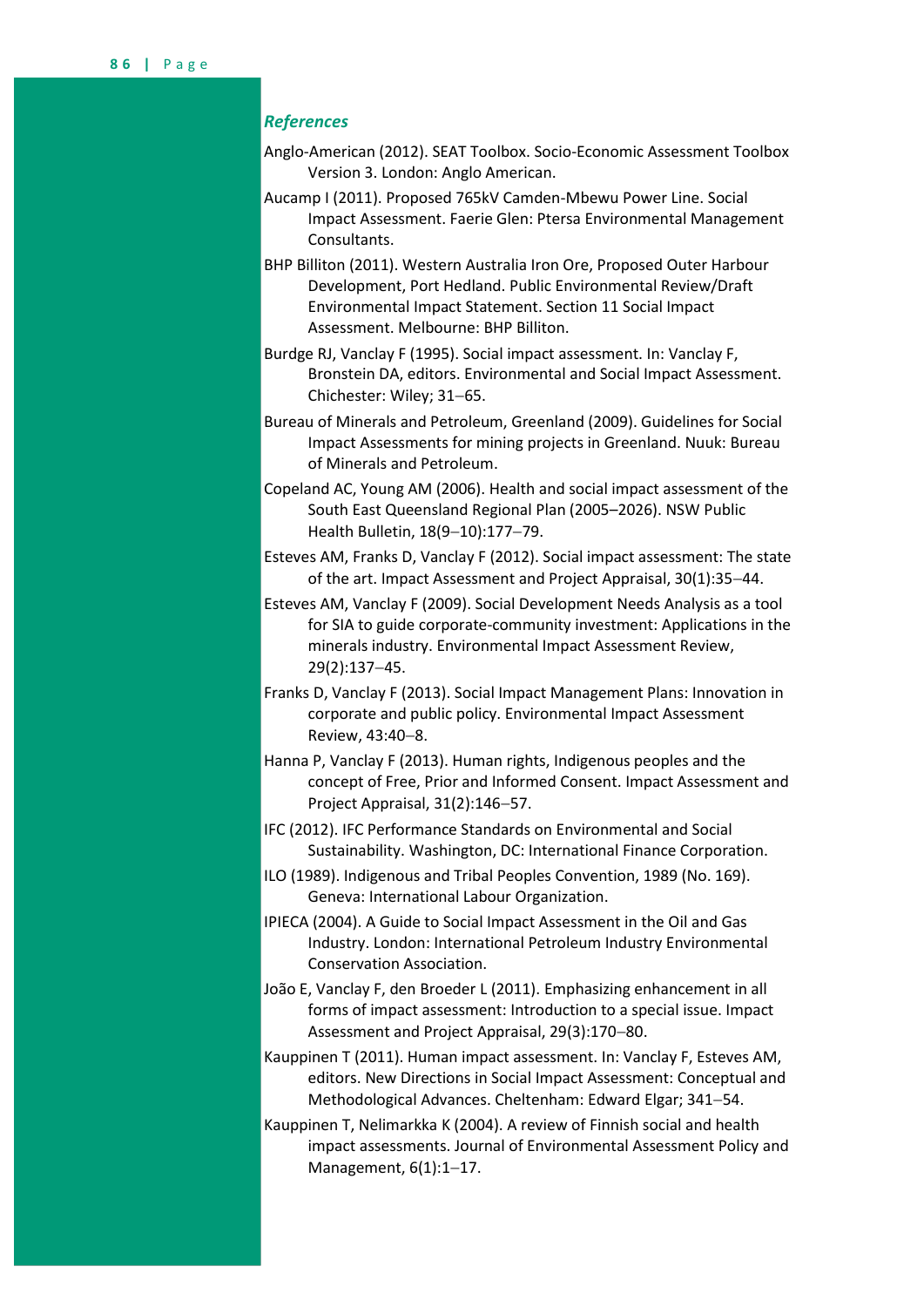- Kauppinen T, Sihto M, Wiman R, Lintula A, editors (2002). Human Impact Assessment: Report on the Seminar on Human Impact Assessment, Helsinki-Kellokoski, Finland, 24-25 January, 2002. Helsinki: National Research and Development Centre for Welfare and Health (STAKES).
- Kemp D (2011). Understanding the organizational context. In: Vanclay F, Esteves AM, editors. New Directions in Social Impact Assessment: Conceptual and Methodological Advances. Cheltenham: Edward Elgar; 20-37.
- Kemp D, Vanclay F (2013). Human rights, and impact assessment: clarifying the connections. Impact Assessment and Project Appraisal,  $31(2):86-96.$
- Krieger G, Baldge M (2005). A Guide to Health Impact Assessments in the Oil and Gas Industry. London: IPIECA.
- Mackenzie Valley Environmental Impact Review Board (2007). Issues and Recommendations for Social and Economic Impact Assessment in the Mackenzie Valley. Yellowknife: Mackenzie Valley Environmental Impact Review Board.
- Nelimarkka K, Kauppinen T, Perttilä K (2007). Case study 10: A participative social impact assessment at the local level: supporting the land-use planning process in Finland. In: Wismar M, Blau J, Ernst K, Figueras J, editors. The Effectiveness of Health Impact Assessment: Scope and limitations of supporting decision-making in Europe. Copenhagen: WHO Regional Office for Europe on behalf of the European Observatory on Health Systems and Policies; 191-205.
- O'Faircheallaigh C (2011). SIA and Indigenous social development. In: Vanclay F, Esteves AM, editors. New Directions in Social Impact Assessment: Conceptual and Methodological Advances. Cheltenham: Edward Elgar; 138-53.
- Rattle R, Kwiatkowski R (2003). Integrating health and social impact assessment. In: Becker HA, Vanclay F, editors. The International Handbook of Social Impact Assessment: Conceptual and Methodological Advances. Cheltenham: Edward Elgar; 92-107.
- Sakhalin Energy Investment Company (2005). Executive summary of the phase 2 environmental and social impact assessment process. Sakhalin II Phase 2 Project. Yuzhno-Sakhalinsk: Sakhalin Energy Investment Company.
- Slootweg R, Vanclay F, van Schooten M (2001). Function evaluation as a framework for the integration of social and environmental impact assessment. Impact Assessment and Project Appraisal, 19(1):19-28. Doi: 10.3152/147154601781767186.
- UN (1948). The Universal Declaration of Human Rights. New York: United Nations.
- UN (2007). United Nations Declaration on the Rights of Indigenous Peoples. New York: United Nations.
- UN (2011). Guiding Principles on Business and Human Rights: Implementing the United Nations "Protect, Respect and Remedy" Framework. New York: United Nations Human Rights Office of the High Commissioner.